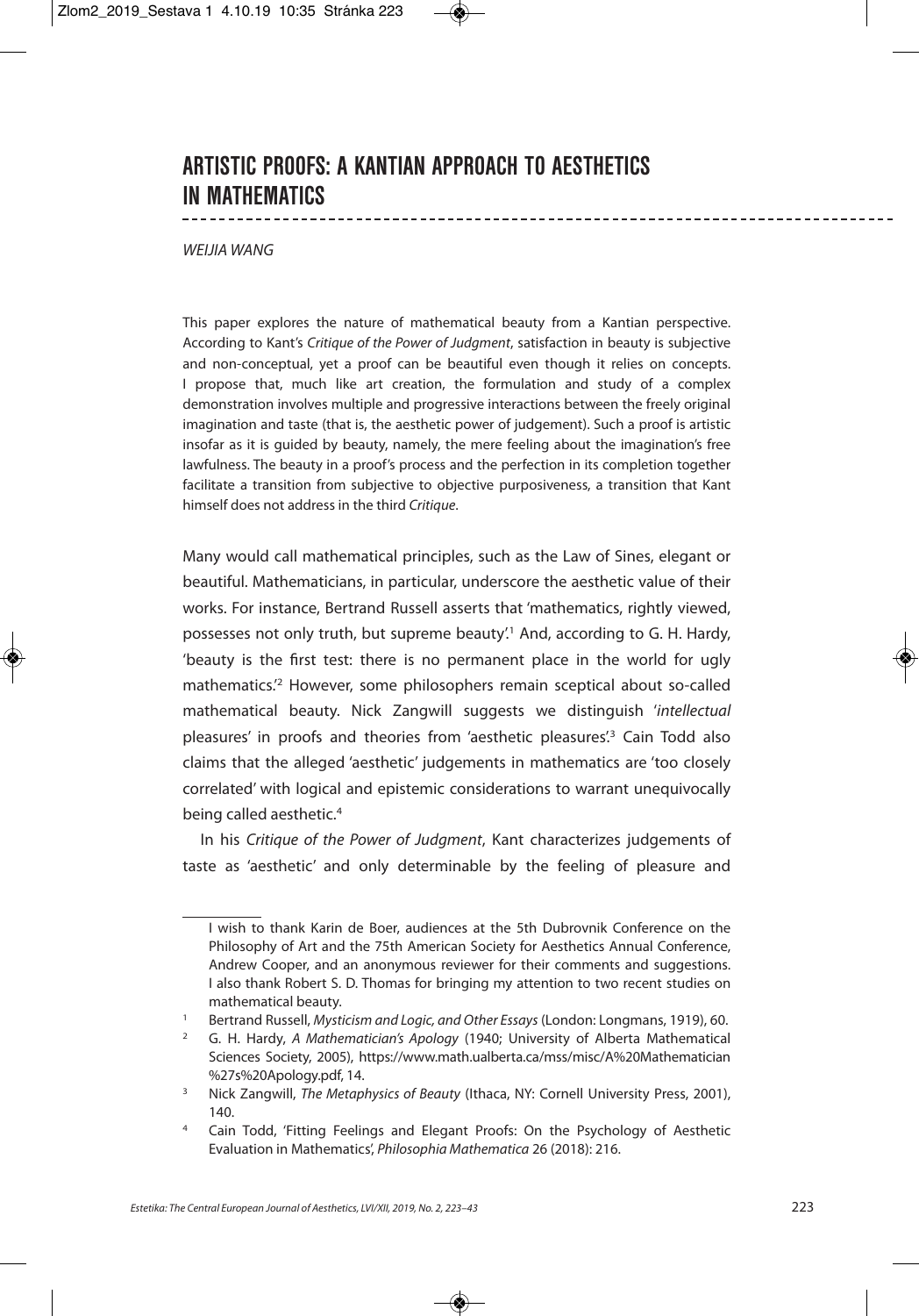displeasure. <sup>5</sup> In judging a beautiful form, we find in our cognitive faculties a 'lawfulness without law', insofar as their operation is harmonious and yet free from conceptual determination (CJ, AA 5:240). On this basis, Kant rejects the notion of 'intellectual beauty' and regards a shape or a number's property of usefulness as a 'relative perfection' (CJ, AA 5:366). <sup>6</sup> By distinguishing beauty from perfection, Kant aims to free aesthetic experience from the demands of morality and objective cognition.

Nevertheless, in § 62 of the third Critique, Kant also states that 'it would be better to be able to call a *demonstration* of such properties beautiful', even though the basis of the satisfaction 'lies in concepts' (CJ, AA 5:366), <sup>7</sup> which seems to contradict his own precept of 'aesthetic' judgements. Kant himself does not elaborate on this point, for the main concern of § 62 is a kind of formal, objective purposiveness in mathematics. And so, this paper does not aim to interpret Kant's particular statement of beautiful demonstrations but rather approaches the problem of mathematical beauty from a Kantian perspective. In turn, the discussion will also shed light on Kant's theory of taste and artistic creation. Admittedly, given Kant's explicit dismissal of 'intellectual beauty', this approach focuses on rudimentary mathematics, especially Euclidian geometry, as reflected in Kant's examples and which is familiar to common people, but the implications thereof may be applicable to issues in contemporary higher mathematics.

I propose that, much like the creation of a beautiful artwork, the formulation of a complex demonstration involves multiple and progressive interactions between the freely original imagination and taste. Without knowing the whole series of subsidiary steps, we start a mathematical proof by trying a certain initial step on account of its compatibility with some as-yet indeterminate concept. In presenting this step, the imagination plays harmoniously with the understanding without any conceptual accordance. This free lawfulness of

<sup>&</sup>lt;sup>5</sup> Immanuel Kant, Critique of the Power of Judgment, trans. Paul Guyer and Eric Matthews (Cambridge: Cambridge University Press, 2001), AA 5:203. Hereafter: CJ.

Kant sometimes distinguishes between the 'utility' and the 'perfection' of an object, that is, between its 'external' and 'internal' objective purposiveness (CJ, AA 5:226). However, this paper will follow his terminology in CJ, AA 5:366, and employ 'usefulness' and'perfection' interchangeably.

<sup>&</sup>lt;sup>7</sup> Wenzel argues that 'Kant's theory of "free play" and "purposiveness" is useful in seeing and explaining (contrary to Kant's own claims) how taste matters in mathematical discoveries'. Christian Helmut Wenzel, 'Mathematics and Aesthetics in Kantian Perspective', in I, Mathematician, vol. 2, Further Introspections on the Mathematical Life, ed. Peter Casazza, Steven G. Krantz, and Randi D. Ruden (Bedford, MA: Consortium of Mathematics, 2016), 103. However, is Wenzel's thought indeed contrary to all of Kant's claims? There is a tension between Kant's general theory of taste and his argument in CJ, AA 5:366, which Wenzel does not seem to take into account.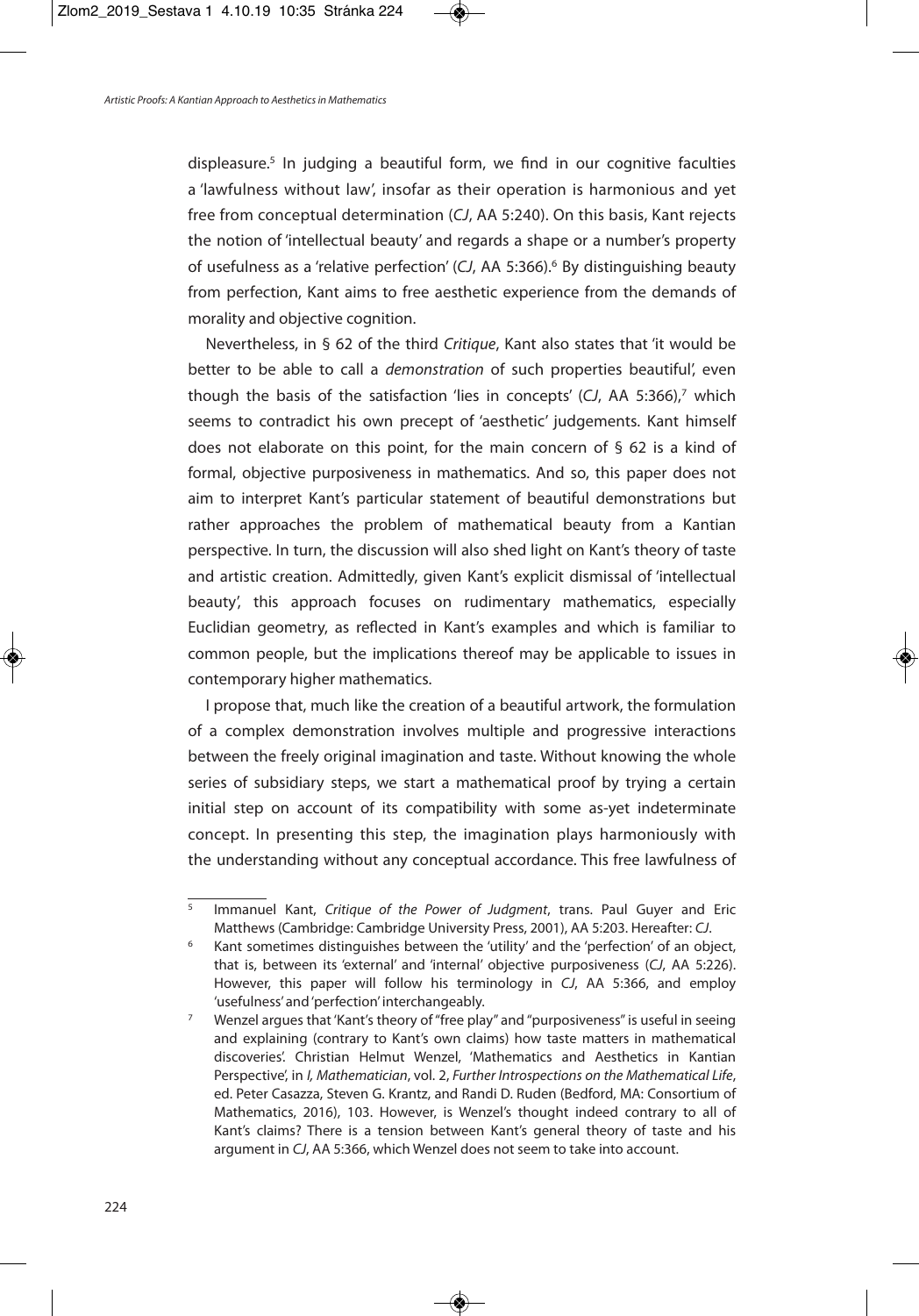the imagination grounds the purely aesthetic satisfaction in a judgement of taste. Such a proof is'artistic', even though it eventually justifies a mathematical principle and rests on conceptual accordance. The beauty in a proof's process and the perfection in its completion together facilitate a transition from subjective purposiveness to objective purposiveness in the third Critique, a transition that Kant himself fails to address.

This paper comprises four sections. Section I presents an analysis of Kant's distinction between beauty and perfection. With reference to Kant's theory of artistic creation, Section II investigates the interaction between the freely original imagination and the power of judgement in doing mathematics. Further, Section III proposes their progressive interactions, whereby the aesthetic power of judgement (that is, taste) brings free lawfulness to the imagination.

I

In the Critique of the Power of Judgment, Kant distinguishes between two types of satisfaction as follows. 8

The first, satisfaction in perfection, lies in an object's accordance with the concept of what it ought to be (CJ, AA 5:226–27). As Kant writes in the second Introduction to the Critique, we have this cognitive aim to obtain a coherent order of nature in its particular laws, such that we feel 'noticeable pleasure, often indeed admiration' in comprehending 'empirical heterogeneous laws of nature under a principle' (CJ, AA 5:187). Interestingly, in § 62 of the Critique, where Kant discusses mathematical theorems and properties of shapes and numbers, he uses exactly the same expression and asserts an 'admiration' for the 'unification of heterogeneous rules […] in one principle' (CJ, AA 5:365).

In Kant's example, we can construct a triangle with a given baseline and a given angle opposite to it in infinitely many ways, yet'the circle comprehends them all, as the geometrical locus for all triangles that satisfy this condition' (CJ, AA 5: 362).<sup>9</sup> Kant seems to refer to a consequence of the Law of Sines. Figure 1 below shows that the circle O, which comprehends the given baseline AB and the given angle ∠C, also comprehends all triangles with the same

<sup>&</sup>lt;sup>8</sup> Discussions of this distinction are scattered in many places in the third Critique, for example, §§ 3, 15, 34, 62. Kant actually proposes a trichotomy of satisfaction, the third type being the satisfaction in the agreeable (for example, the pleasure we take in fresh air), an investigation of which surpasses the scope of this paper.

Kant suggests several examples of geometrical theorems. For an extensive discussion, see Courtney David Fugate, '"With a Philosophical Eye": The Role of Mathematical Beauty in Kant's Intellectual Development', in Kant: Studies on Mathematics in the Critical Philosophy, ed. Emily Carson and Lisa Shabel (Abingdon: Routledge, 2016), 241–49.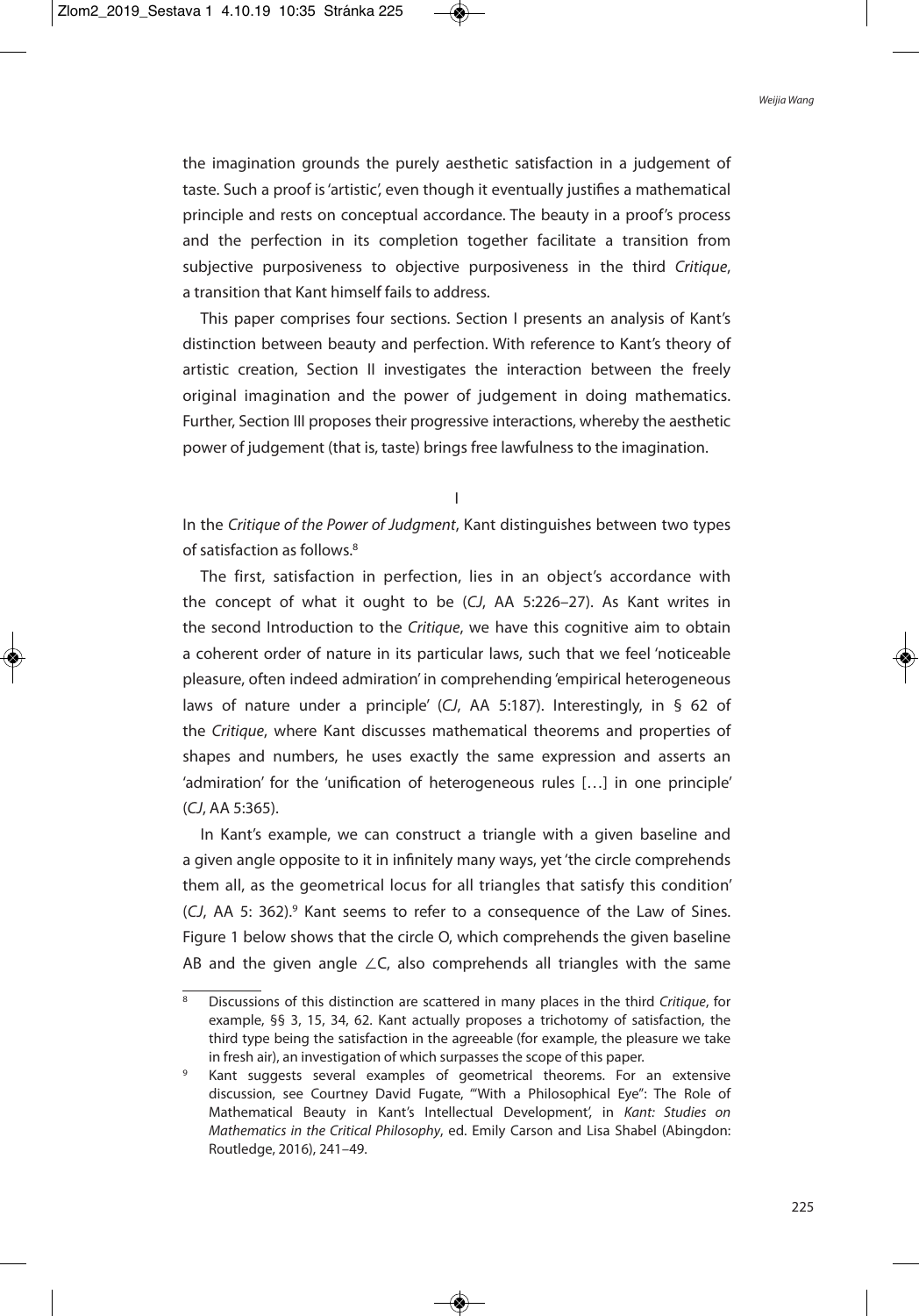baseline and opposite angles, such as ΔABD and ΔABE, whereas ∠C, ∠D, and ∠E must be equivalent in degree. Figure 2 shows one of the many ways to prove this: we can draw subsidiary lines OA, OB, and OC, construct three isosceles triangles and thereby demonstrate that the degree of ∠C is a constant wherever point C falls on the circle.



The unification of the heterogeneous shapes (that is, the various angles) in one principle (that is, the concept of the circle) accords with our cognitive pursuit of systematicity and thus brings about noticeable pleasure or even admiration in the perfection of these shapes.

The second type of satisfaction Kant discusses is satisfaction in beauty. A judgement of taste is 'aesthetic' or 'subjective', which means its sole determining ground is'the feeling of pleasure and displeasure' (CJ, AA 20:224). While a judgement (Urteil) of taste is a verdict about the relation between a form and my feeling, our mental faculty for perceiving this feeling is taste, which is a use of the aesthetic power of judgement (Urteilskraft).<sup>10</sup> The use of taste, then, is the mental operation of judging (Beurteilung) something by mere pleasure or displeasure. 11

For Kant, the power of judgement in general is 'the faculty of subsuming under rules<sup>'12</sup> Since there cannot be another objective rule for determining

<sup>&</sup>lt;sup>10</sup> the other use of the aesthetic power of judgement is the judging of sublimity (CJ, AA 5:244–78), which is irrelevant to our concern here. In the remaining text I shall identify the aesthetic power of judgement with taste.

<sup>&</sup>lt;sup>11</sup> As Vandenabeele points out, we should distinguish between 'the act of judging or contemplating the object [Beurtheilung des Gegenstandes]' and 'the judgment of taste [Geschmacksurtheil] as such'. Bart Vandenabeele, 'Beauty, Disinterested Pleasure, and Universal Communicability: Kant's Response to Burke', Kant-Studien 103 (2012): 225.

<sup>&</sup>lt;sup>12</sup> Immanuel Kant, Critique of Pure Reason, trans. Paul Guyer and Allen W. Wood (Cambridge: Cambridge University Press, 1998), AA A132/B171.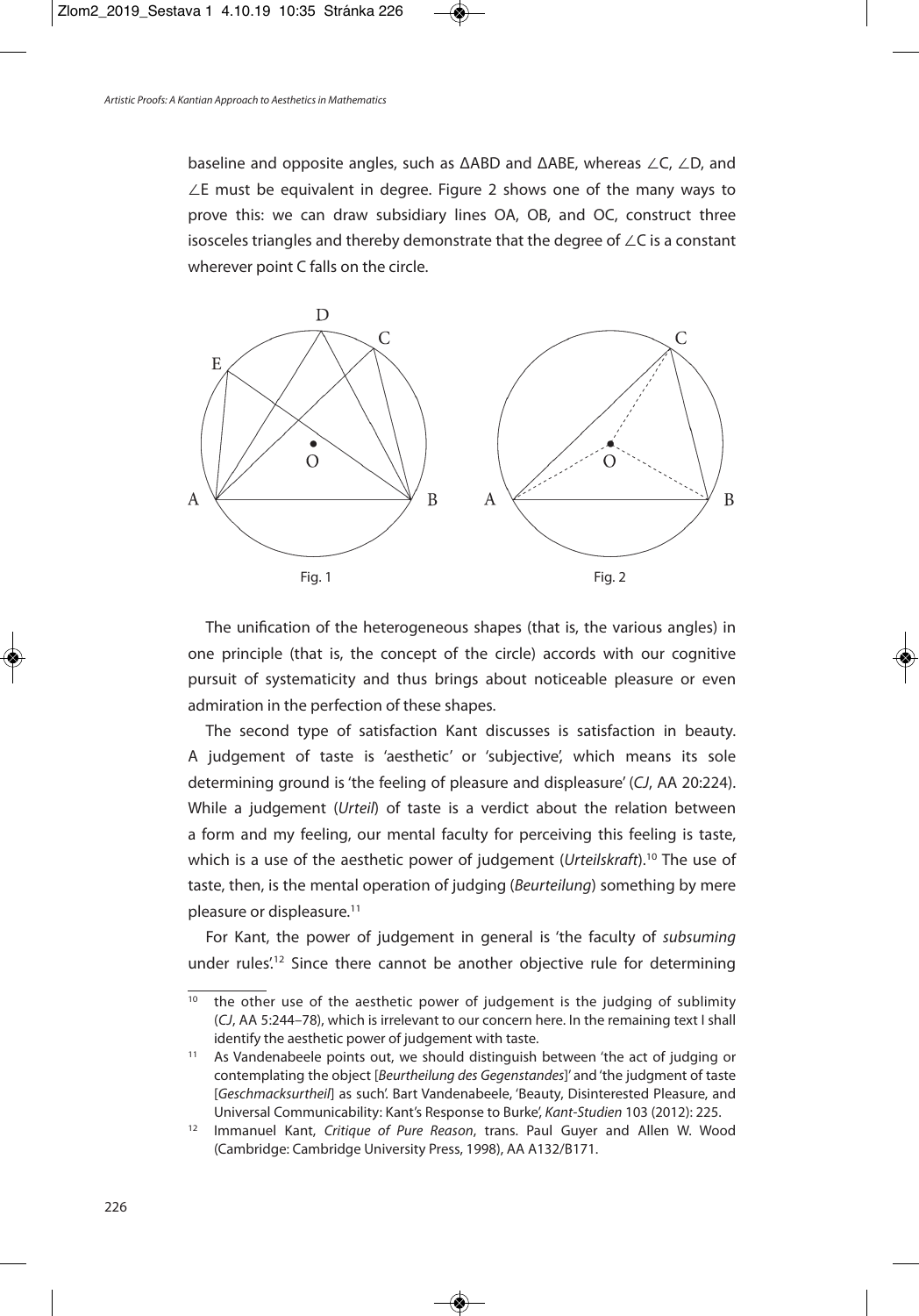whether something stands under a rule, Kant calls the power of judgement a 'special talent' which cannot be taught, and which decides whether a manifold of particular elements or objects stand under a concept.<sup>13</sup> Even a determination of perfection requires the power of judgement, where this faculty judges a manifold's accordance with a determinate concept through satisfaction in perfection.

On this basis, Kant proposes that, in judging the beautiful, the aesthetic power of judgement (that is, taste) judges a manifold's accordance with some 'indeterminate concept' (CJ, AA 5:341). For Kant, the imagination is the faculty for the 'composition of the manifold of intuition', while the understanding is the faculty for the 'unity of the concept that unifies the representations' (CJ, AA 5:217). In cognition, the imagination represents to our mind a manifold of items such as lindens and willows, while the understanding is to comprehend them under the concept 'tree' and to determine the imagination's activity accordingly. In judging the beautiful, however, the two cognitive faculties remain in a subjective 'free play' (CJ, AA 5:217). <sup>14</sup> A beautiful form can be described in all sorts of words, but its beauty is ineffable and cannot be grasped by concepts.

Kant's distinction between beauty and perfection establishes the freedom of the aesthetic from the demands of morality and objective cognition. In daily language we may call a pattern 'beautiful' on account of its correspondence to the golden ratio and the pleasure thereof, but how could we differentiate such pleasure from what we feel in judging a well-organized shelf or a precisely sliced cake? From a Kantian perspective, these are all instances of perfection or 'regularity' (Regelmäßigkeit), that is, a thing's conformity with its rule (Regel), or concept (CJ, AA 5:242). By contrast, the creation and appreciation of beauty exists on a non-conceptual basis which grounds the mere feeling of pleasure. This enables us to understand Kant's dismissal of the notion of 'intellectual beauty': as a consequence of the Law of Sines, the aforementioned useful property of a circle for constructing certain triangles cannot be called beautiful, because we judge them intellectually 'in accordance with concepts' (CJ, AA 5:366).

Nevertheless, Kant states that 'it would be better to be able to call a demonstration of such properties beautiful', because 'the satisfaction, although its ground lies in concepts, is subjective, whereas perfection is

 $\overline{13}$  Ibid., AA A133/B172.

<sup>&</sup>lt;sup>14</sup> For a detailed discussion on the free play, see Weijia Wang, 'Three Necessities in Kant's Theory of Taste: Necessary Universality, Necessary Judgment, and Necessary Free Harmony', International Philosophical Quarterly 58 (2018): 255–73.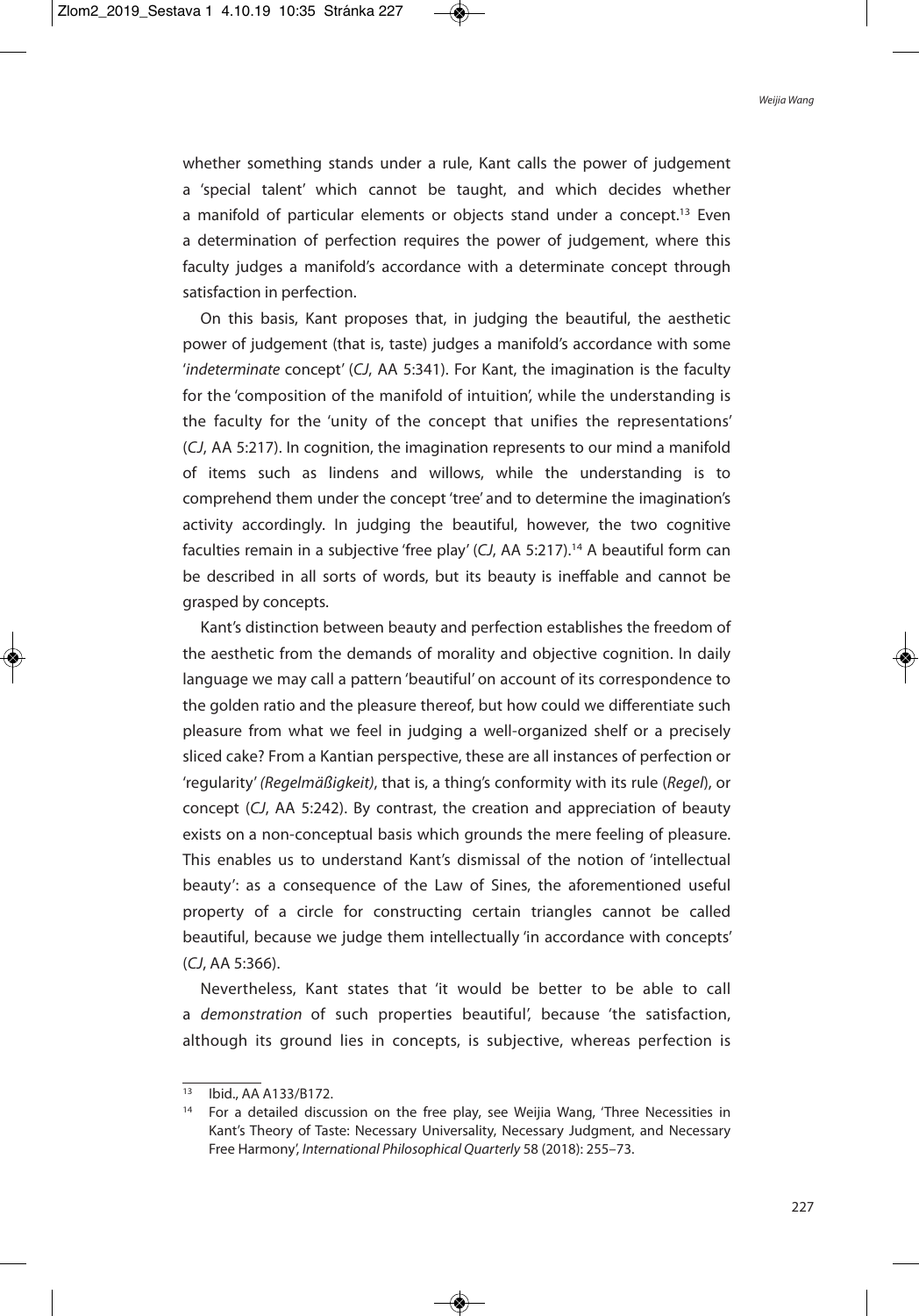accompanied with an objective satisfaction' (CJ, AA 5:366). <sup>15</sup> For Kant, 'demonstration' can be synonymous with schematic hypotyposis, whereby the imagination presents a concept by intuition (CJ, AA 5:342, 352), but a demonstration, thus understood, must be immediately conceptual and non-beautiful. It is noteworthy that what Kant characterizes as beautiful in § 62 is specifically a demonstration of 'such properties' (CJ, AA 5:366), such as the circle's usefulness for constructing certain triangles, and we demonstrate this property by proving the Law of Sines. Therefore, we should read Kant's statement here in light of his definition of 'demonstration' elsewhere as a 'mathematical proof.<sup>16</sup> Either way, a demonstration always keeps a determinate concept in view, which normally entails its objectivity.<sup>17</sup> And yet, Kant calls the satisfaction 'subjective', which means it does not derive from any conceptual unification or provision of understanding.

Kant does not elaborate on how exactly a demonstration can be beautiful. Nevertheless, as I shall show, it is very rewarding to inquire into the nature of mathematical beauty, especially that in Euclidian geometry, from a Kantian perspective. In the next section, I shall argue that the power of judgement brings lawfulness to the imagination's free originality in artistic creation.

II

Kant defines 'genius' as the 'talent (natural gift) that gives the rule to art' (CJ, AA 5:306). Art presupposes a rule, which cannot be couched in a formula, and which must be abstracted from the deed (CJ, AA 5:309). Genius displays itself not so much in presenting a determinate concept as in expressing an aesthetic idea, namely, a 'representation of the imagination that occasions

<sup>&</sup>lt;sup>15</sup> As Wenzel notices, in his Lectures on Anthropology, the pre-Critique Kant once claims that 'mathematical figures are not beautiful, but demonstrations in geometry can be beautiful due to their shortness, their completeness, their natural light, and their suitability for an easier understanding'. Immanuel Kant, Vorlesung Collins (Wintersemester 1772/1773), in Gesammelte Schriften (Berlin: de Gruyter, 1997), AA 25:183 (translated by Wenzel). This may reflect a kind of ambivalence in Kant's thoughts. Christian Helmut Wenzel, 'Beauty, Genius, and Mathematics: Why Did Kant Change His Mind?', History of Philosophy Quarterly 18 (2001): 426; 'Mathematics and Aesthetics', 99.

<sup>&</sup>lt;sup>16</sup> Immanuel Kant, Lectures on Logic, trans. Michael Young (Cambridge: Cambridge University Press, 1992), AA 9:71, 24:234, 893.

<sup>&</sup>lt;sup>17</sup> In the third Critique, Kant usually identifies 'objective' with 'conceptual' and associates both with 'perfection' (CJ, AA: 226–29, § 15). One might argue that Kant refers a beautiful demonstration not to the process of a proof but to its product, such as a regular figure which demonstrates or presents a geometrical concept; in this case, we aesthetically play with the figure by bracketing its concept and beholding it in a subjective way. Interesting as it is, I would not consider this a faithful interpretation of Kant's text; for a demonstration, qua schematic hypotyposis or a mathematical proof, necessarily involves consideration of a concept and cannot abstract from it.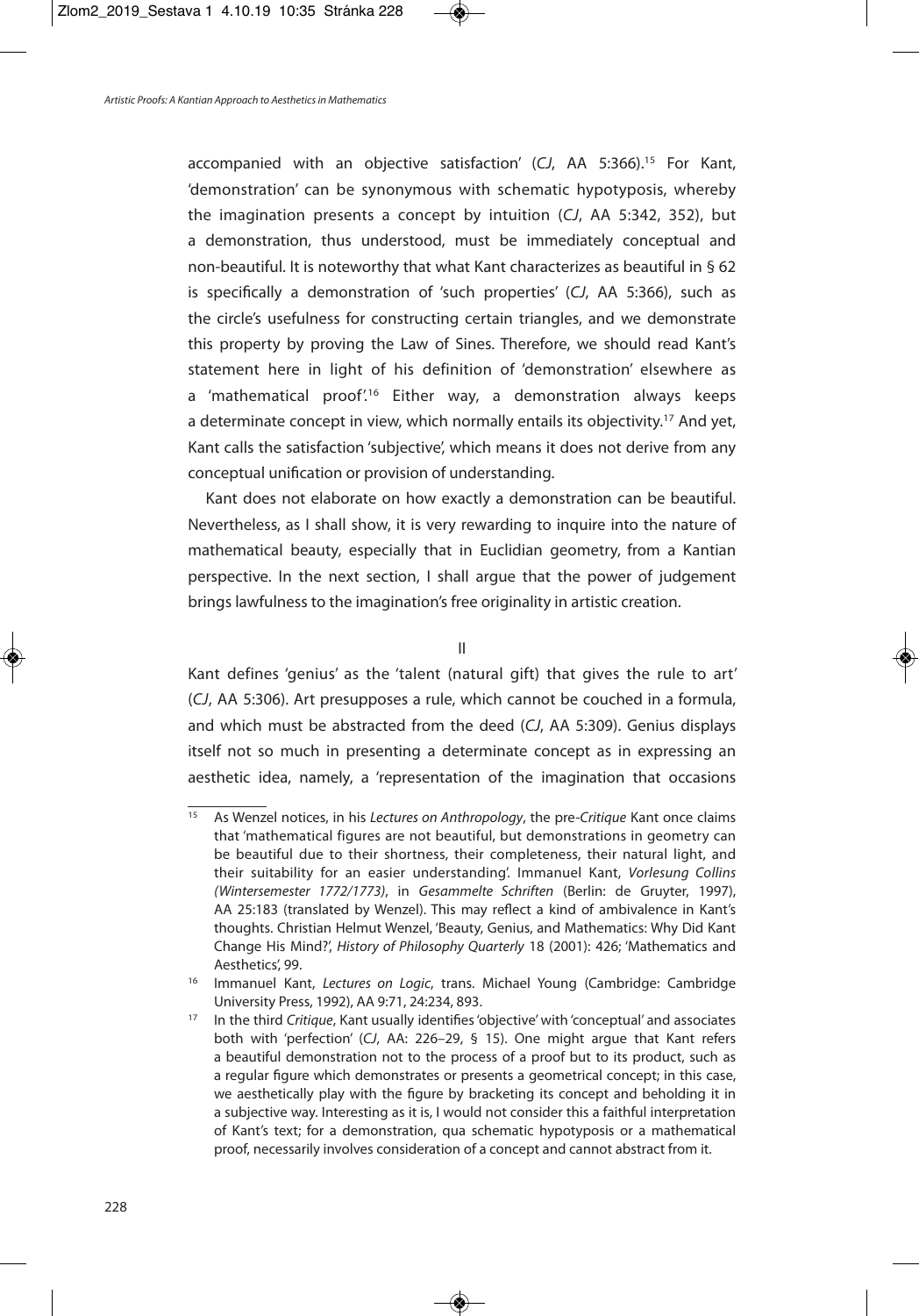much thinking though without it being possible for any determinate thought, i.e., concept, to be adequate to it' (CJ, AA 5:314). As components of genius, our 'imagination'produces such an aesthetic idea and our'spirit' finds its expression in an 'aesthetic attribute', which 'gives the imagination cause to spread itself over a multitude of related representations'(CJ, AA 5:313–15, comp. 5:320).

In Kant's example, an artist's imagination produces the aesthetic idea of Jupiter's heavenly powerfulness, which contains infinite intuitions or 'much thinking'. Further, the artist's spirit conveys this otherwise ineffable aesthetic idea through an 'aesthetic attribute' that is Jupiter's eagle. The eagle, with the lightning in its claws, stimulates the judging subject's imagination to re-create the aesthetic idea of Jupiter's powerfulness; and so, the artist communicates his idea to the audience.

For Kant, genius features 'originality' (CJ, AA 5:307), which means the imagination's'freedom from all guidance by rules' in producing aesthetic ideas (CJ, AA 5:317). Meanwhile, Kant characterizes the mental state in artistic creation as a 'free correspondence of the imagination to the lawfulness of the understanding' (CJ, AA 5:317). The key question is: how should we reconcile these two types of freedom? I associate them with two correlated, yet clearly distinct, respects of 'productive imagination' that Kant examines in the third Critique.

The first respect refers to the imagination's free originality. In Anthropology from a Pragmatic Point of View, Kant defines the 'productive' imagination as 'a faculty of the original presentation of the object (exhibitio originaria), which thus precedes experience<sup>',18</sup> Similarly, in the third Critique, Kant describes the imagination in artistic creation as 'a productive cognitive faculty', which is 'very powerful in creating, as it were, another nature, out of the material which the real one gives it' (CJ, AA 5:314). On both occasions, Kant calls the imagination'productive' in view of its originality or creativity.

For Kant, even when the imagination reproduces certain empirical materials, this faculty may still produce a manifold of intuitions insofar as it arbitrarily associates the materials in a fashion which is not derivative from, and thus not preceded by, experience.<sup>19</sup> The two functions are often intertwined. For instance, although a musician requires empirical acoustic elements to compose, it is his original imagination that, in reproducing these given sensations, associates them in various original manners.

 $\frac{18}{18}$  Immanuel Kant, Anthropology from a Pragmatic Point of View, in Anthropology, History, and Education, trans. Robert B. Louden (Cambridge: Cambridge University Press, 2007), AA 7:167.

<sup>19</sup> Ibid., AA 7:168.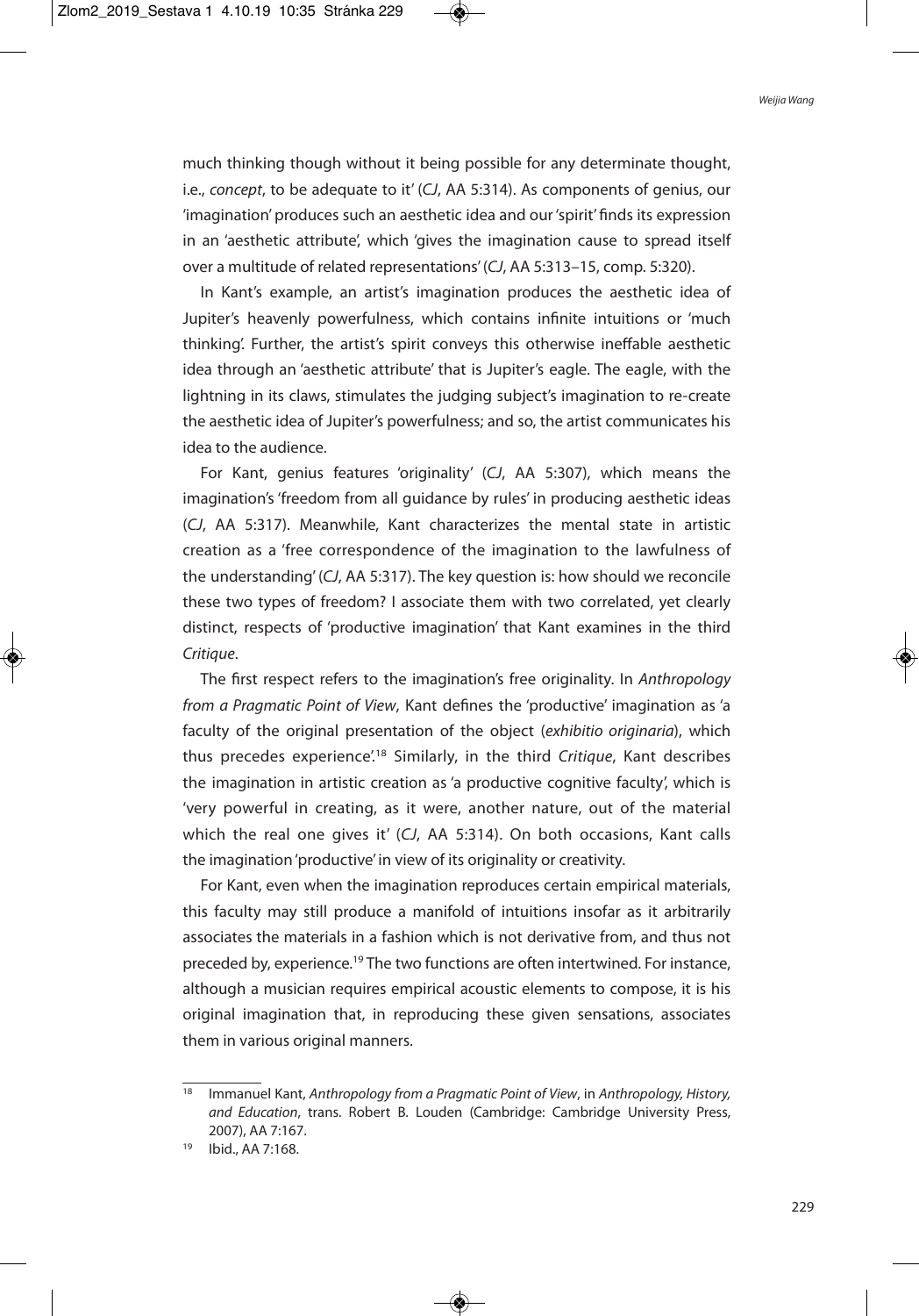We consider the imagination original when it brings to mind some shape following an a priori principle, for such a presentation does not rely on experience. On the other hand, we consider the imagination freely original when it presents an intuition even without following certain a priori principles. This is consistent with daily language. We would call calligraphy 'original' or 'creative' only when the writing does not entirely follow pure, geometrical laws such as symmetry, cursiveness, and so on. Calligraphy does not necessarily violate or completely abandon such laws, but its originality consists in how it surpasses their limits.

The second respect of the 'productive imagination'refers to the imagination's free lawfulness. In the first Critique, Kant calls the imagination 'productive' insofar as its synthesis is an 'exercise of spontaneity', which determines the form of sense a priori 'in accordance with the unity of apperception' and 'in accordance with the categories<sup>', 20</sup> For Kant, the 'unity of apperception', in relation to the synthesis of the imagination, is the understanding,<sup>21</sup> while the 'categories' are nothing other than the pure concepts of the understanding.<sup>22</sup> In this context, the imagination's operation is 'productive' in terms of its accordance with the understanding's pure concepts or laws. By contrast, the imagination is'reproductive'when determined by empirical laws.

This sheds light on Kant's statement in the third Critique that the imagination, in its 'free lawfulness' (freie Gesetzmäßigkeit), is taken 'not as reproductive, as subjected to the laws of association, but as productive and self-active (as the authoress of voluntary forms of possible intuitions)'(CJ, AA 5:240). In line with the first Critique, Kant hereby describes the imagination as 'productive' in view of its lawfulness and its freedom from empirical laws. Nevertheless, as Kant further points out in the same paragraph, in representing a beautiful form, the imagination enjoys even more freedom, as its lawfulness is now 'without law' and its correspondence to the understanding becomes 'subjective' or non-conceptual (CJ, AA 5:241). Hence, the imagination accords with the understanding's lawfulness only in general and not with any determinate laws.<sup>23</sup>

 $\overline{20}$  Kant, Critique of Pure Reason, AA B151-52.

<sup>21</sup> Ibid., AA A119.

<sup>22</sup> Ibid., AA A79/B105–A80/B105.

<sup>&</sup>lt;sup>23</sup> Following Bernard's translation of 'freie Gesetzmäßigkeit' as 'free conformity to law', Makkreel asserts that the imagination hereby 'conforms to laws that are still the laws of the understanding'. Rudolf A. Makkreel, Imagination and Interpretation in Kant: The Hermeneutical Import of the 'Critique of Judgment' (Chicago: University of Chicago Press, 1990), 47. Similarly, following Bernard's translation of 'gesetzmäßig' (CJ, AA 5:241) as 'conformed to law' instead of 'lawful', Zammito declares that 'the imagination is operating in accordance with law without yet being aware of it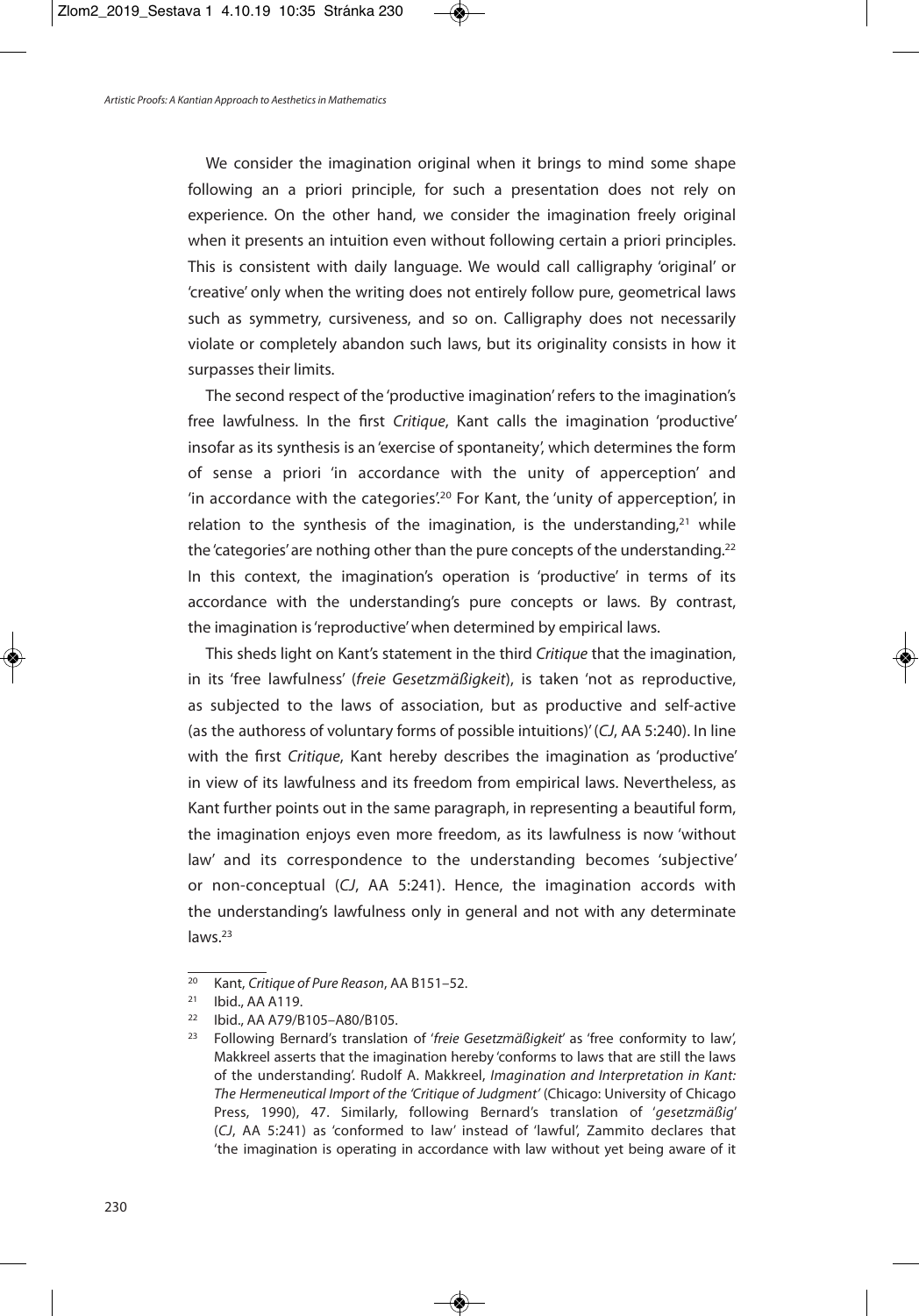This leads to Kant's assertion that the imagination displays a kind of freedom when 'it schematizes without a concept' (CJ, AA 5:287). For Kant, to schematize a concept, the imagination generates the 'representation of a general procedure' for providing the concept with an image and thereby prepares itself for exhibiting the concept in various representations.<sup>24</sup> Now that the understanding aims at unifying representations through a concept, the imagination, to schematize without any (determinate) concept, is disposed to exhibit some concept in general and to accord with the understanding's lawfulness only in general.<sup>25</sup>

In its free lawfulness, the imagination is possibly 'bound to a determinate form' and 'to this extent has no free play (as in invention)' (CJ, AA 5:240). When we judge a beautiful rose, our imagination must represent the rose's given form, such that its operation is only free from conceptual accordance but not free from experience. This explains why artistic and mathematical creation, qua original creation, presupposes the imagination's free originality.

Now we can draw two important differences between the two respects of the 'productive imagination'.

Firstly, the imagination's free, original production is not necessarily lawful. As Kant puts it, 'there can also be original nonsense' (CJ, AA 5:307). It is one thing that the imagination produces some form, but it is quite another that the imagination, in presenting this form, conforms to the understanding's lawfulness. Moreover, the judging of this conformity (if any) requires the power of judgement, a faculty that is not involved in the original production itself.

For Kant, while the richness of the imagination produces 'nothing but nonsense' through its 'lawless freedom', taste is 'the discipline (or corrective) of genius'; and so, to ask whether genius or taste is more essential in creation of beautiful art is to ask 'whether imagination or the power of judgment counts for more'(CJ, AA 5:319). It remains as controversial whether taste should be internal

and expressly observing it'. John H. Zammito, The Genesis of Kant's 'Critique of Judgment' (Chicago: University of Chicago Press, 1992), 114. I disagree with both commentators, for Kant explicitly states that the mental state is'a lawfulness without law' (CJ, AA 5:241), that is, a lawfulness free from empirical as well as pure laws. In my view, Bernard's translations are not erroneous in themselves but do not square with the context. Comp. Immanuel Kant, Critique of Judgment, trans. J. H. Bernard (London: Macmillan, 1914), 96.

<sup>&</sup>lt;sup>24</sup> Kant, Critique of Pure Reason, AA A140/B179-A140/B180.

 $25$  I believe this is the mental disposition which Henrich calls 'the conditions of a possible conceptualization in general'. Dieter Henrich, Aesthetic Judgment and the Moral Image of the World: Studies in Kant (Stanford, CA: Stanford University Press, 1992), 49. For a detailed discussion on the imagination's'free lawfulness', see Hannah Ginsborg, 'Lawfulness without a Law: Kant on the Free Play of Imagination and Understanding', Philosophical Topics 25 (1997): 37–81.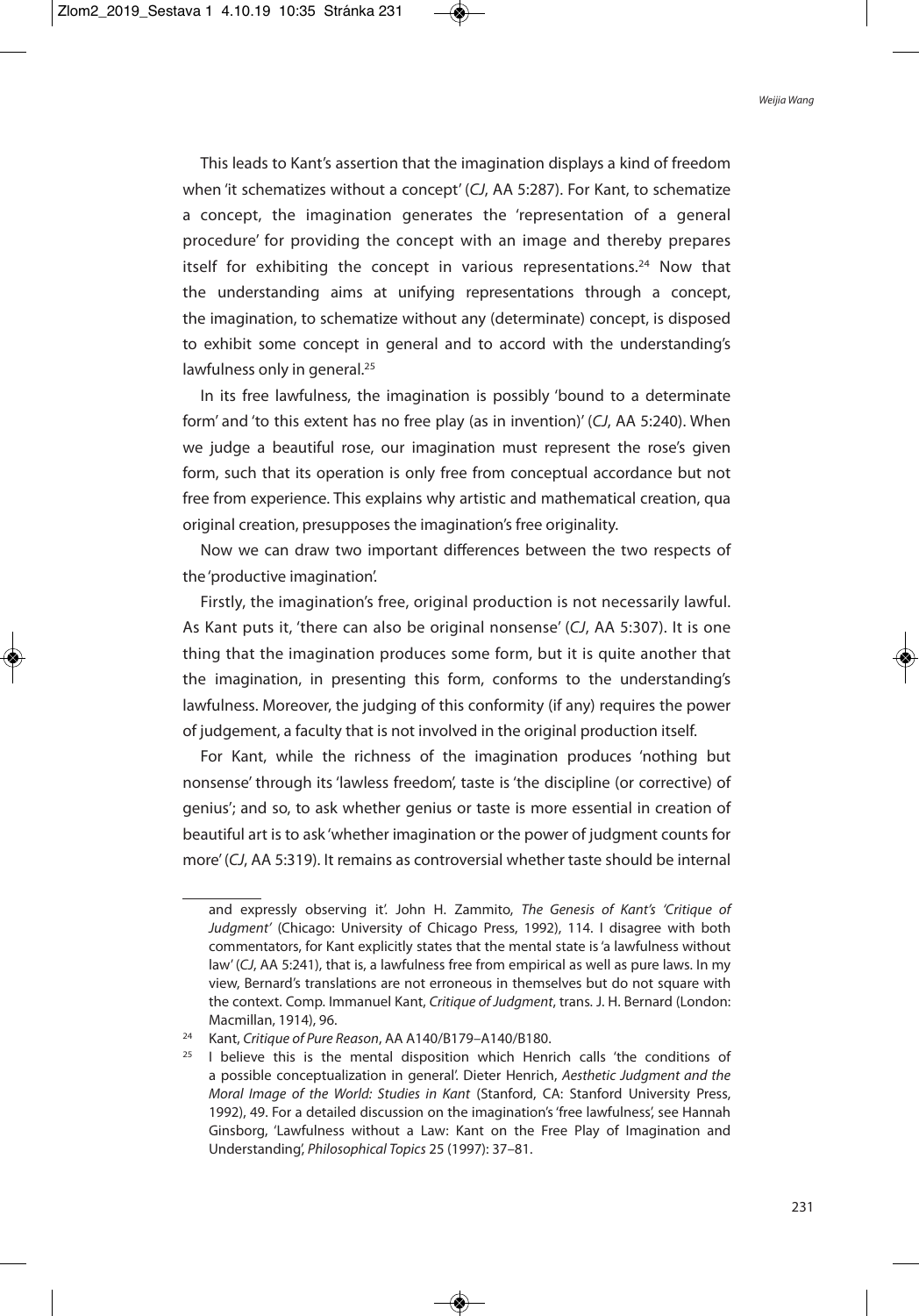or external to genius,<sup>26</sup> but we can safely interpret taste as external to the freely original imagination – their relation will become our primary concern in Section III.

Secondly, the imagination can be free from certain conceptual guidance in its original creativity; by contrast, it is free from certain conceptual accordance in its free lawfulness. When the imagination arbitrarily brings to mind an aesthetic idea – for instance, countless sorts of forms without aiming at any geometrical concept – a freely originated form may nevertheless contingently fall under the concept of'circle', such that the imagination displays lawfulness in presenting this form; and yet, this lawfulness is not free but is confined by the geometrical concept. On the other hand, a form may contain'precisely such a composition of the manifold as the imagination would design in harmony with the lawfulness of the understanding in general if it were left free by itself' (CJ, AA 5:240–41). In this case, whether the form is original or given, the aesthetic power of judgement judges the imagination's free lawfulness by a mere feeling of pleasure. To summarize, it is one thing to freely and originally produce an aesthetic idea and its expression in an aesthetic attribute or a form, but it is quite another that certain features of this form are not determinable under any concept; only in view of such features do we judge a form to be beautiful. 27

According to Kant, it is with regard to the imagination that an artwork deserves to be called 'inspired', that is, 'rich and original in ideas', but more importantly, it is with regard to the power of judgement that an artwork deserves to be called 'beautiful', insofar as the imagination in its freedom

<sup>&</sup>lt;sup>26</sup> Guyer argues that taste is 'internal' to genius, but he admits this reading's difficulty in answering why Kant contrasts taste to genius as the latter's discipline or corrective. Paul Guyer, 'Genius and Taste: A Response to Joseph Cannon, "The Moral Value of Artistic Beauty in Kant"', Kantian Review 16 (2011): 130, 132. Meanwhile, Cannon holds that genius exhibits aesthetic ideas'in exemplary (but not yet beautiful) works of art', such that 'genius involves the power of judgment' but not 'a free exercise of judgment'. Joseph Cannon, 'Reply to Paul Guyer', Kantian Review 16 (2011): 136. However, I find Cannon's premise implausible, for Kant does ascribe to genius the disposition of 'free correspondence of the imagination to the lawfulness of the understanding', namely, the disposition in our judging of beauty (CJ, AA 5:317–18). As I see it, Guyer's and Cannon's readings correspond respectively to what Allison calls the 'thick' and the 'thin' conceptions of genius and reflect ambivalence in Kant's thoughts. See Henry E. Allison, Kant's Theory of Taste: A Reading of the 'Critique of Aesthetic Judgment' (Cambridge: Cambridge University Press, 2001), 301.

 $27$  Cassirer ascribes both cases to the so-called 'aesthetic imagination', which is from both empirical and pure laws. As I see it, the notion of 'aesthetic imagination', not incorrect in itself, obscures the crucial difference between the imagination's two types of freedom. H. W. Cassirer, A Commentary on Kant's 'Critique of Judgment' (London: Methuen, 1970), 217, 280–81.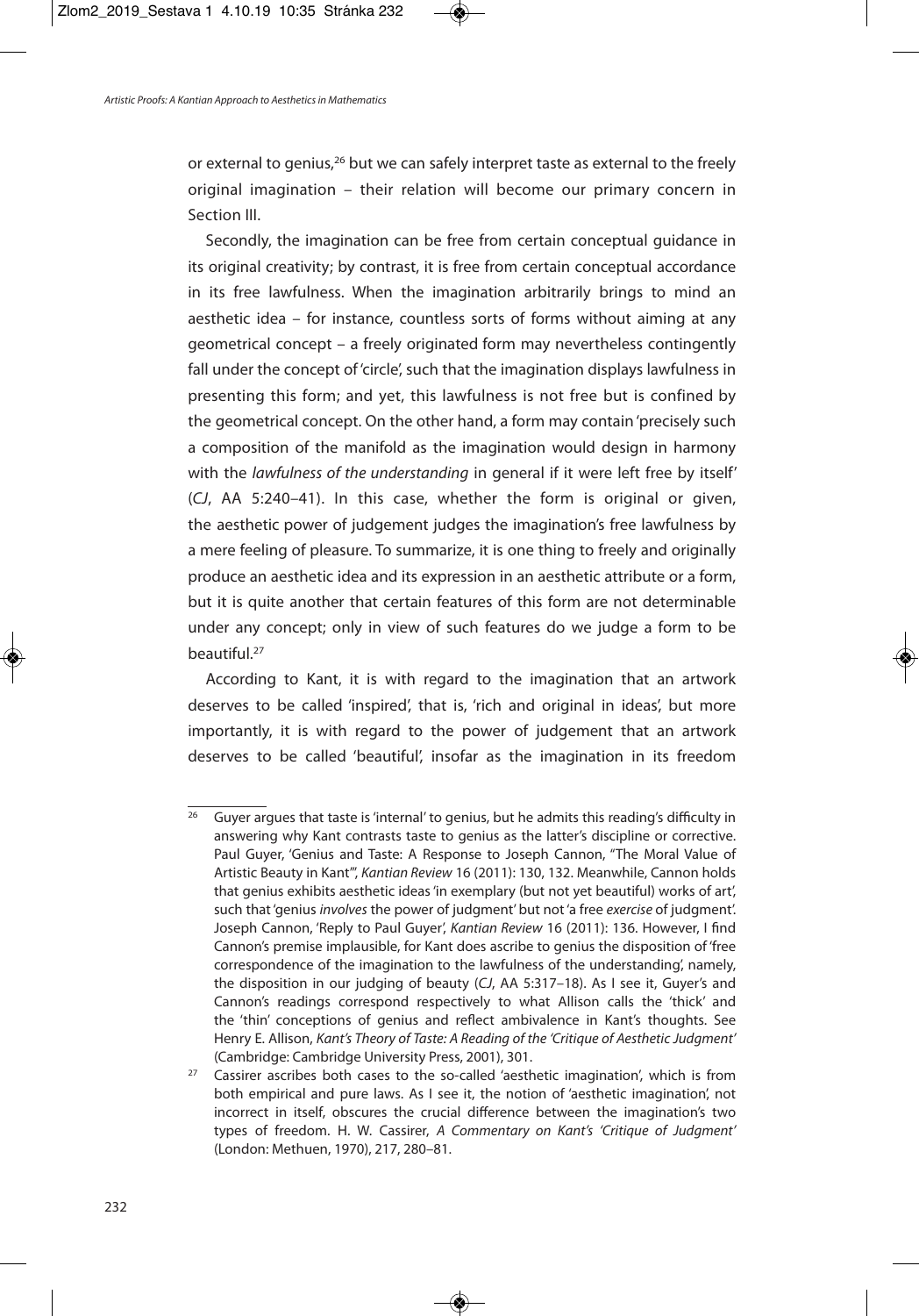nevertheless conforms to the understanding (CJ, AA 5:319). Indeed, Kant specifies the work of genius as 'beautiful art' (CJ, AA 5:308). An aesthetic attribute represents an idea beautifully. While the power of judgement in general imposes lawfulness on the freely original imagination, in the creation of a 'beautiful art', the aesthetic power of judgement disciplines the imagination without concepts and brings it into free lawfulness.

By analogy, I propose that, in formulation of a mathematical demonstration, the freely original imagination also interacts with the power of judgement. On the one hand, the imagination can introduce countless intermediate steps (that is, an aesthetic idea) without entirely relying on conceptual guidance. On the other hand, I argue that the power of judgement 'sifts' the multitude of possible steps so as to select the one step that is conducive to the eventual proof. Mathematicians, much like artists, often arbitrarily consider certain shapes or numbers and associate them in various ways that are purely subjective. Hence, the two differ not so much in their imaginations' free originality as in its free lawfulness.

It must be emphasized that an artist aims to express his or her aesthetic ideas in aesthetic attributes, which convey aesthetic ideas through 'the free correspondence of the imagination to the lawfulness of the understanding', that is, beautifully. By contrast, mathematicians communicate ideas by 'logical attributes', which 'represent what lies in our concepts' (CJ, AA 5:314). For instance, ultimately, we judge a subsidiary line to be conducive to the proof of the Law of Sines in terms of its compatibility with the concept of this proof. The line is evidently a logical attribute which belongs to the conceptual unity. In this case, the power of judgement disciplines the imagination's creativity according to a determinate law, such that the imagination displays free originality but not free lawfulness.

Given the distinction between aesthetic and logical attributes, how can a demonstration be beautiful? It is tempting to appeal to Kant's notion of adherent or dependent beauty (anhängende Schönheit), namely, beauty that presupposes an object's perfection according to its concept (CJ, AA 5:229). Insofar as a beautiful artwork is 'a beautiful representation of a thing' (CJ, AA 5:311), its beauty presupposes the concept of the 'thing' and is adherent. By analogy, it seems that a mathematical proof can be adherently beautiful in constructing a conceptual unity, much in the same way that a portrait can be beautiful in depicting a certain person.

Nevertheless, as Zangwill points out, an object's adherent beauty can 'come apart' from the object's functionality or perfection; by contrast, a dysfunctional proof cannot be beautiful, such that its appreciation is not genuinely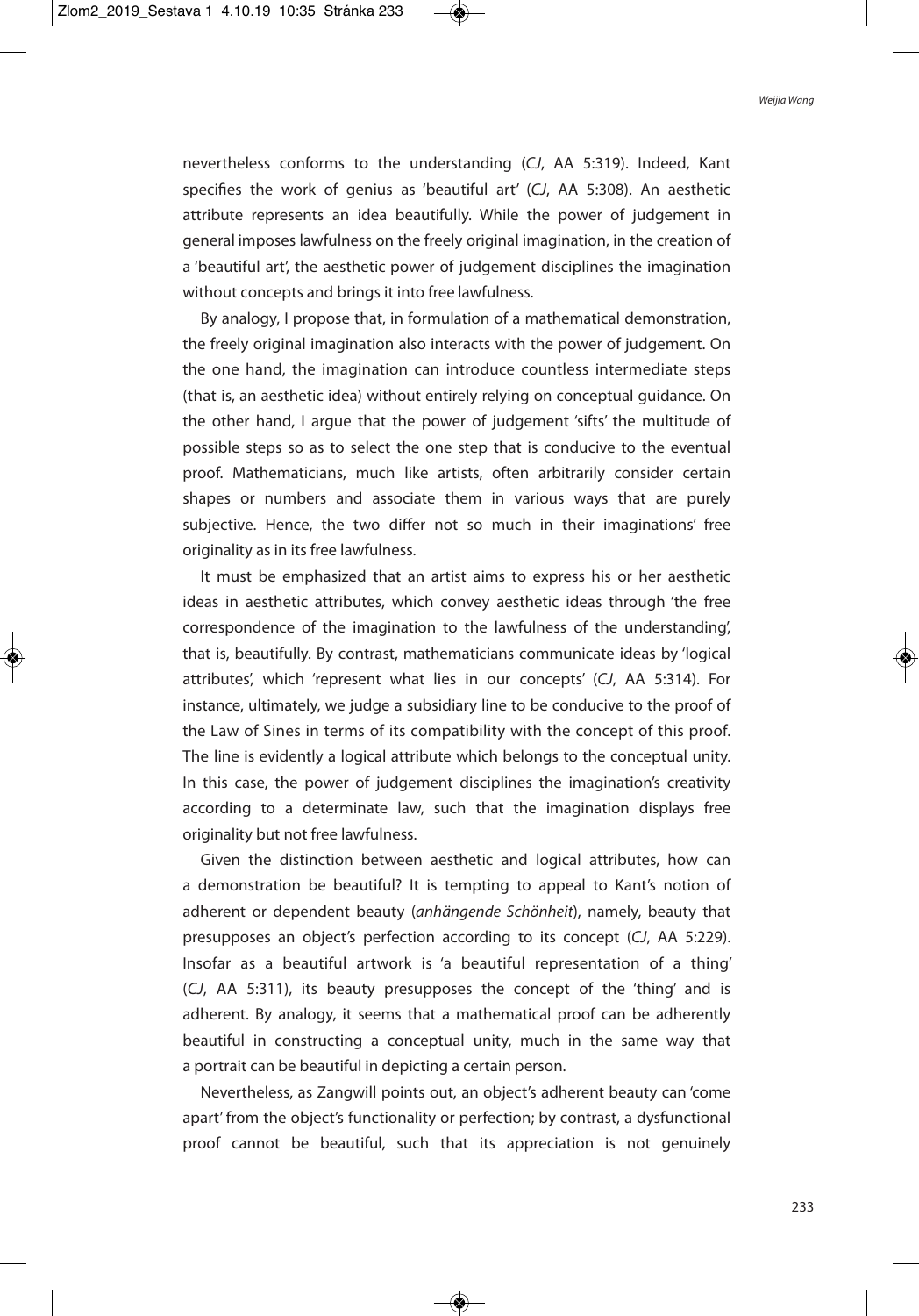aesthetic.<sup>28</sup> Indeed, a portrait's beauty consists not in how perfectly it represents a person but in the particular way it accomplishes this task, a way by which the artist beautifully conveys an aesthetic idea, while a completed proof is evaluated solely in terms of its perfection. Rieger disagrees with Zangwill on the grounds that 'some beauty may depend on actual success in fulfilling the function<sup>'29</sup> But as I see it, while a work's adherent beauty does depend on its perfection, the latter is a necessary but insufficient condition. As Allison nicely puts it, 'a judgement of adherent beauty is not purely a judgement of taste, though the taste component within the complex evaluation itself remains pure'.<sup>30</sup> We would judge an artwork (qua artwork) to be beautiful only if it is'academically correct' (CJ, AA 5:310), but we never judge its beauty in terms of its correctness. For Kant, although adherent beauty presupposes conceptual accordance, 'perfection does not gain by beauty, nor does beauty gain by perfection' (CJ, AA 5:231). By contrast, we would not retain a certain step in a demonstration unless it is functional and compatible with the latter's concept. Hence, the satisfaction entirely consists in the step's functionality.

Rieger argues that there is more to a proof's evaluation than its 'simple effectiveness', for otherwise 'any two correct proofs of the same theorem would be on a par.<sup>31</sup> Indeed, we may prefer one proof to another even when they both demonstrate the same theorem, but is this preference aesthetic? For instance, there exist two proofs for the irrationality of  $\sqrt{2}$ : the first makes use of odd and even numbers, the second prime numbers. Cellucci claims that the second proof is 'beautiful' because 'it provides understanding' by showing the real reason 'why √2 cannot be a fraction'.<sup>32</sup> But, from a Kantian perspective, I would contend that we favour the second proof because it serves to demonstrate the irrationality of square roots of all prime numbers, which gives the real reason for the irrationality of  $\sqrt{2}$  (that is, a particular case); by contrast, the first proof applies exclusively to a particular case. In this regard, the second proof is not more beautiful but more useful or better, as it justifies

 $\frac{28}{28}$  Zangwill, Metaphysics of Beauty, 141–42.

<sup>&</sup>lt;sup>29</sup> Adam Rieger, 'The Beautiful Art of Mathematics', Philosophia Mathematica 26 (2018): 242.

<sup>&</sup>lt;sup>30</sup> Allison, Kant's Theory of Taste, 290.

<sup>&</sup>lt;sup>31</sup> Rieger, 'Beautiful Art', 243.

<sup>&</sup>lt;sup>32</sup> Carlo Cellucci, 'Mathematical Beauty, Understanding, and Discovery', Foundation of Science 20 (2015): 348–49. In the same vein, Davis and Hersh claim that the second demonstration 'exhibits a higher degree of aesthetic delight' because it 'seems to reveal the heart of the matter'. Philip J. Davis and Reuben Hersh, The Mathematical Experience (New York: Houghton Mifflin, 1981), 299. Hardy also regards this as an example of a 'beautiful theorem' (Mathematician's Apology, 19–20). It is with such 'beauty' in view, I believe, that Hardy famously states'I am interested in mathematics only as a creative art'(ibid., 30).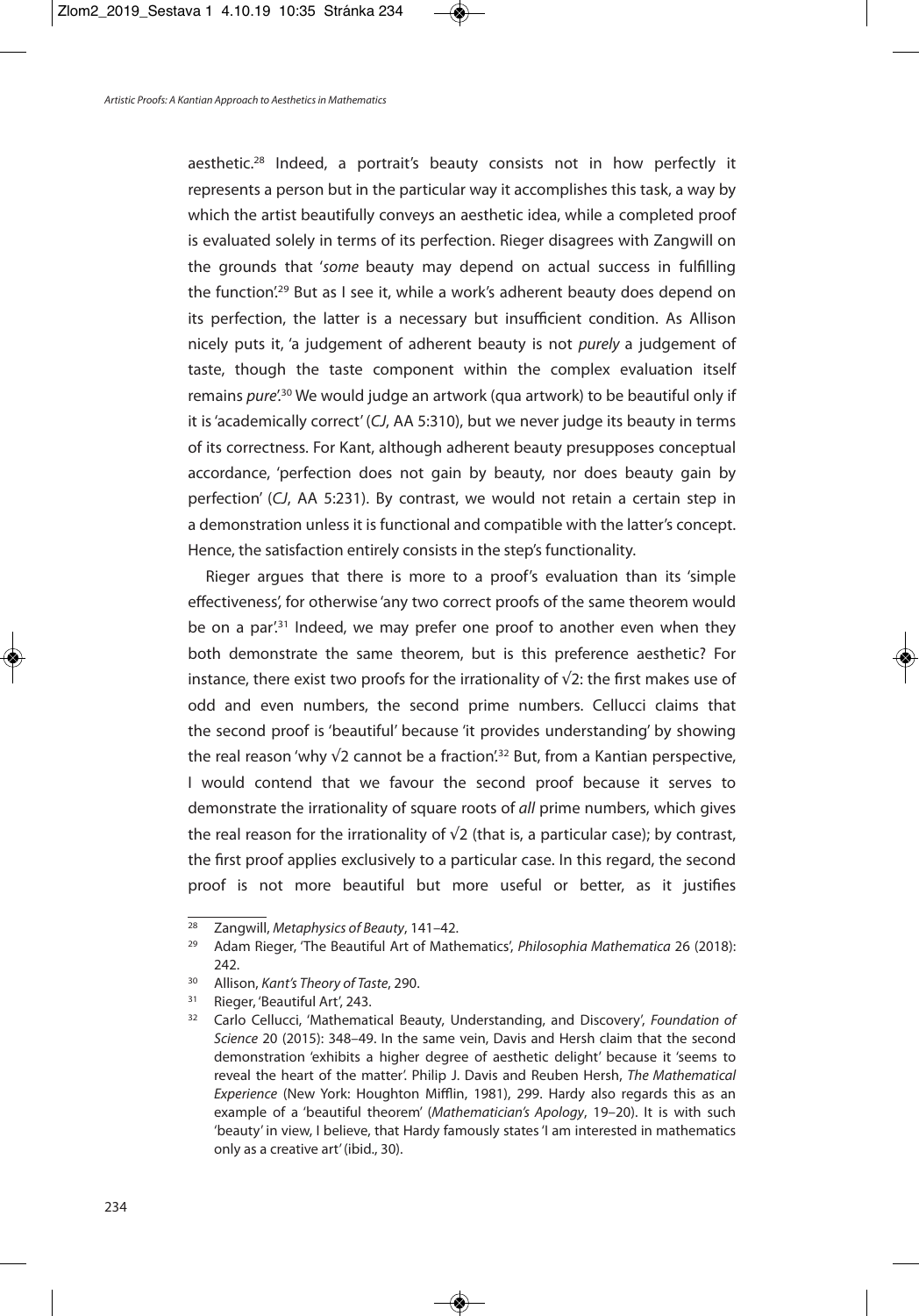the unification of more particular numbers under a more general concept or theorem. Similarly, Euclid's proof of the infinitude of prime numbers, elegant and simplistic as it is, should be considered an example of perfection rather than beauty.

Hence, the result or eventual success of a demonstration only brings about a satisfaction in perfection. Thus far I have shown that, much like in the creation of artworks, the power of judgement imposes lawfulness on the freely original imagination in the formulation of proofs. The question remains as to how the aesthetic power of judgement or taste brings free lawfulness to the imagination in doing mathematics. The next section will show how a proof can be beautiful in its process.

III

I propose that the processes of formulating and studying a complex proof require multiple steps and progressive interactions between the freely original imagination and taste. My account is consistent with Kant's aesthetics but not spelled out by Kant himself. The mental operation in question is again analogous to that of artistic creation.

I suggest that, for the artist who attempts to convey Jupiter's powerfulness in an eagle, he or she would sketch a beautiful outline of the eagle using his or her taste, on the basis of which his or her freely original imagination further generates a great multitude of intuitions about the details. As Merleau-Ponty poetically describes, in painting, Matisse's brush may 'meditate […] to try ten possible movements, dance in front of the canvas, brush it lightly several times, and crash down finally like a lightning stroke upon the one line necessary'.<sup>33</sup> All the possible intuitions can become a part of the eagle, but not all of them can fit into a beautiful form and express the aesthetic idea. Once again, it requires taste to single out the subjectively suitable intuition, say, two curves paired with a triangle, while no objective principle can explain why the two match each other. In other words, taste brings free lawfulness to the imagination's free originality. Only then does the imagination further generate, supplementary to this composition as its details, a multitude of spots and shapes for taste to judge.

Hence, taste does not indiscriminately check all intuitions produced by the imagination. Rather, taste starts by selecting a general outline and proceeds further and further into the details. The artist does not begin with a mental image of all possible wing profiles, claw shapes, and so on, which

<sup>&</sup>lt;sup>33</sup> Maurice Merleau-Ponty, 'Indirect Language and the Voices of Silence', in Signs, trans. Richard McCleary (Evanston, IL: Northwestern University Press, 1964), 45.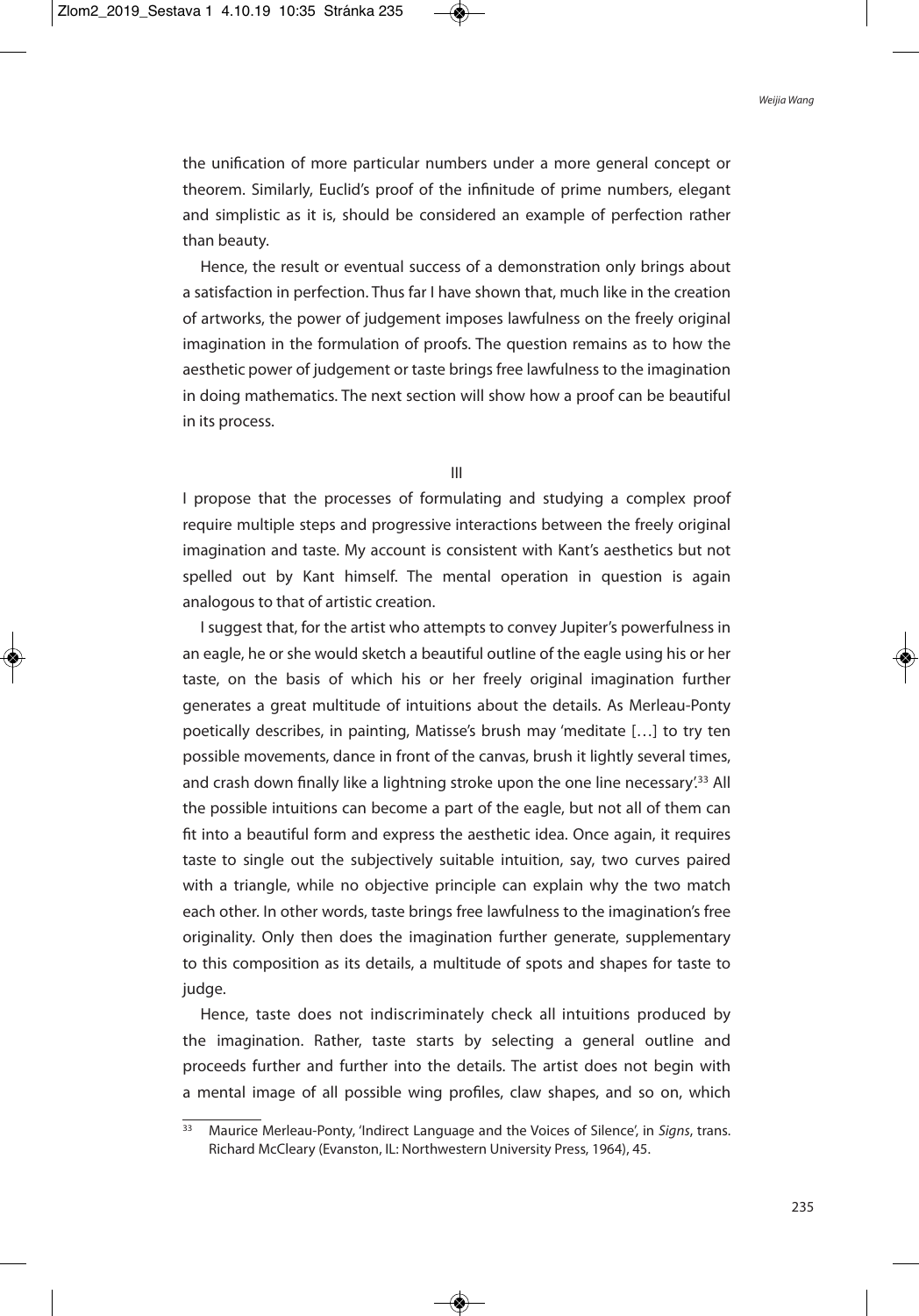would be overwhelming. Rather, his or her freely original imagination interacts with taste at different levels and thereby obtains free lawfulness. In the end the artist may need to revise a choice made by taste at an earlier stage, which was entirely appropriate then but inconsistent with the details added later. Artists often modify their drafts.

Analogously, the process of formulating a complex proof requires many subsidiary steps, which are not produced and judged in one go. When the imagination generates a multitude of possibilities for the first step, the power of judgement cannot immediately identify the correct move according to the theorem or theory, for we are still trying to access the latter and do not yet have insight into all subsequent steps that would lead to it. Instead, just as in artistic creation, the power of judgement remains aesthetic and singles out a subsidiary step which appears most suitable for constructing some as-yet indeterminate concept. Put differently, without knowing whether and how exactly this step would lead to the theorem or law, we judge by the mere feeling of lawfulness without law, by means of which we eventually approach the law. During this procedure, the imagination freely presents subsidiary steps and freely conforms to the understanding's lawfulness in general. In its originality, the imagination is free from conceptual guidance, and yet, following the aesthetic guidance, the imagination also displays lawfulness that is free from conceptual accordance. Therefore, the proof is artistic in its formulation. We select an initial, seemingly appropriate step with taste, and our imagination further generates a multitude of possibilities for a subsequent step, which we evaluate with taste once again, such that the two faculties interact progressively. 34

In the earlier example, the drawing of the subsidiary lines OA, OB, and OC does not immediately prove that ∠C is a constant. Instead, the exact serviceability of these lines remains indeterminate, such that the whole composition is only judged to be rich in suggestions, or rather, 'beautiful'. Further, we avail ourselves of the properties of isosceles triangles (that is, two

<sup>&</sup>lt;sup>34</sup> Wenzel makes a similar observation: 'In the process of trying out new things, a mathematician is like a painter.' Christian Helmut Wenzel, 'The Art of Doing Mathematics', in Creativity and Philosophy, ed. Berys Gaut and Matthew Kieran (Abingdon: Routledge, 2018), 325. But Wenzel does not spell out the multiple and progressive interactions between the imagination and the aesthetic power of judgement. More importantly, Wenzel identifies the imagination's freedom in an aesthetic judgement with 'trying out new things, new objects and new methods'; and so, he does not clearly distinguish the imagination's free originality (in trying out new things) from its free lawfulness (in the experience of beauty). See his 'Art and Imagination in Mathematics', in Imagination in Kant's Critical Philosophy, ed. Michael L. Thompson (Berlin: de Gruyter, 2013), 63.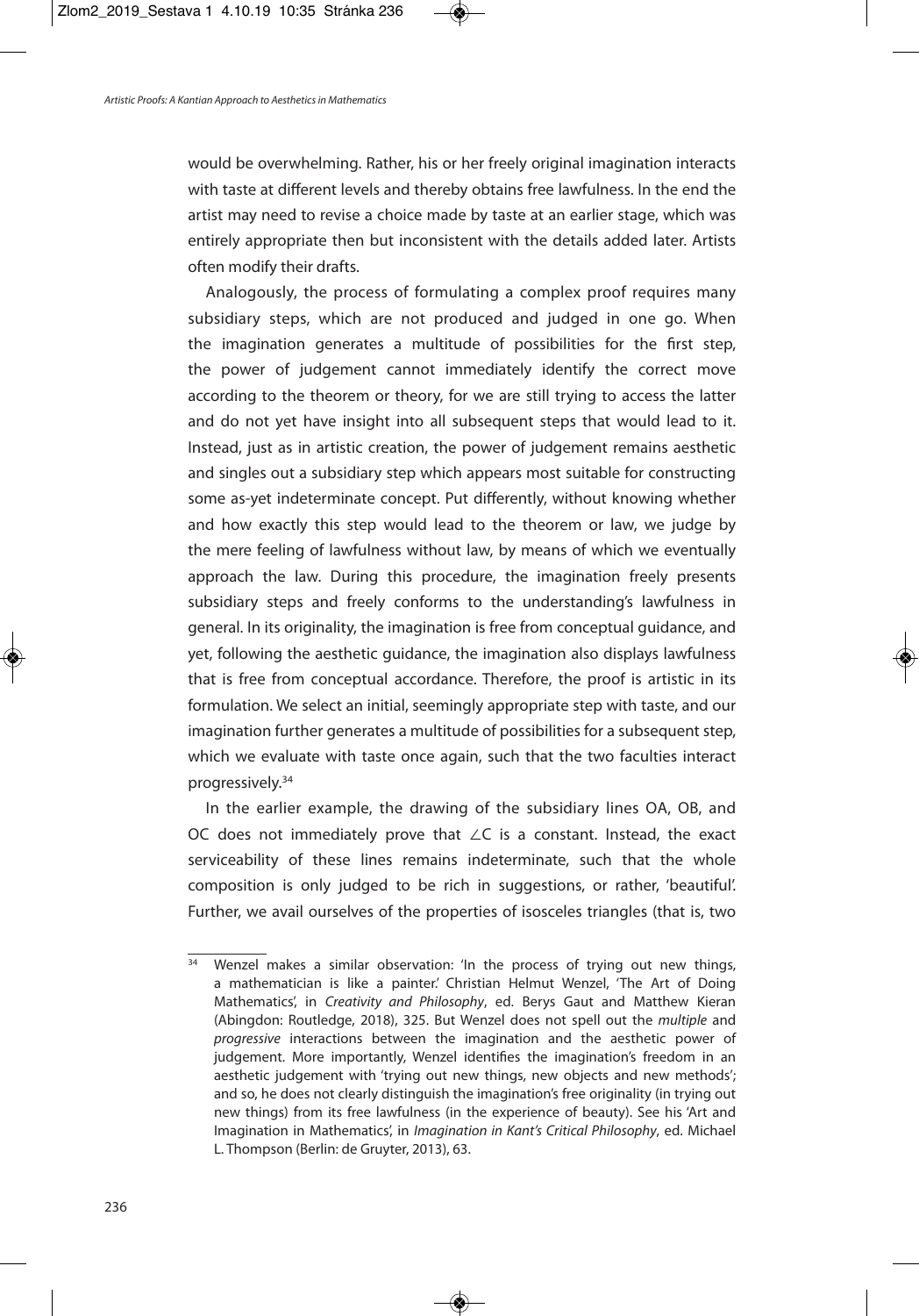angles opposite the legs must be equal) and of triangles in general (that is, interior angels add to a constant) to complete the demonstration. For another example, Figure 3 below illustrates the initial step in Hippasus' proof of the irrationality of √2. The very discovery of the unforeseen relation between the number and the geometrical shapes displays not only free creativity but also free lawfulness, as it indicates (without specifying) some as-yet indeterminate conceptual unity and thereby brings about a beautiful feeling. Based on these two squares, we construct smaller and even smaller squares (as shown in Figure 4) until we conclude that there is no 'common unit of measure' for the side length and the diagonal length in any square, that is, their ratio must be irrational.



Conversely to artistic creation, however, the ultimate goal of a mathematical proof is to construct a conceptual unity of such steps, otherwise we would have to retreat, revise, and restart. We would discard a step if it did not follow strictly logically from the assumptions made and the axioms of the mathematical theory in question. What is eventually proven, in each step, must be true and useful. Mathematicians are rarely so lucky to succeed in one try. Rather, they experiment back and forth, guided by the feeling of beauty, namely, by the pleasure in the imagination's free lawfulness. <sup>35</sup> Meanwhile, the imagination's original creativity (which constitutes genius) can be entirely free from guidance.

Some commentators underscore the role of the imagination's creativity in the experience of mathematical beauty. Angela Breitenbach contends that 'subsidiary steps' in a demonstration derive neither analytically from concepts nor empirically from given sensory data. Instead, it is the 'free play' of our

 $\frac{35}{35}$  One might contend that the mathematical experimentation is guided by the 'indeterminate concept', while the beautiful feeling is the result of finding the right move. But in my view, it is exactly through the feeling that we judge an intermediate move to be 'right', that is, corresponding to some indeterminate concept.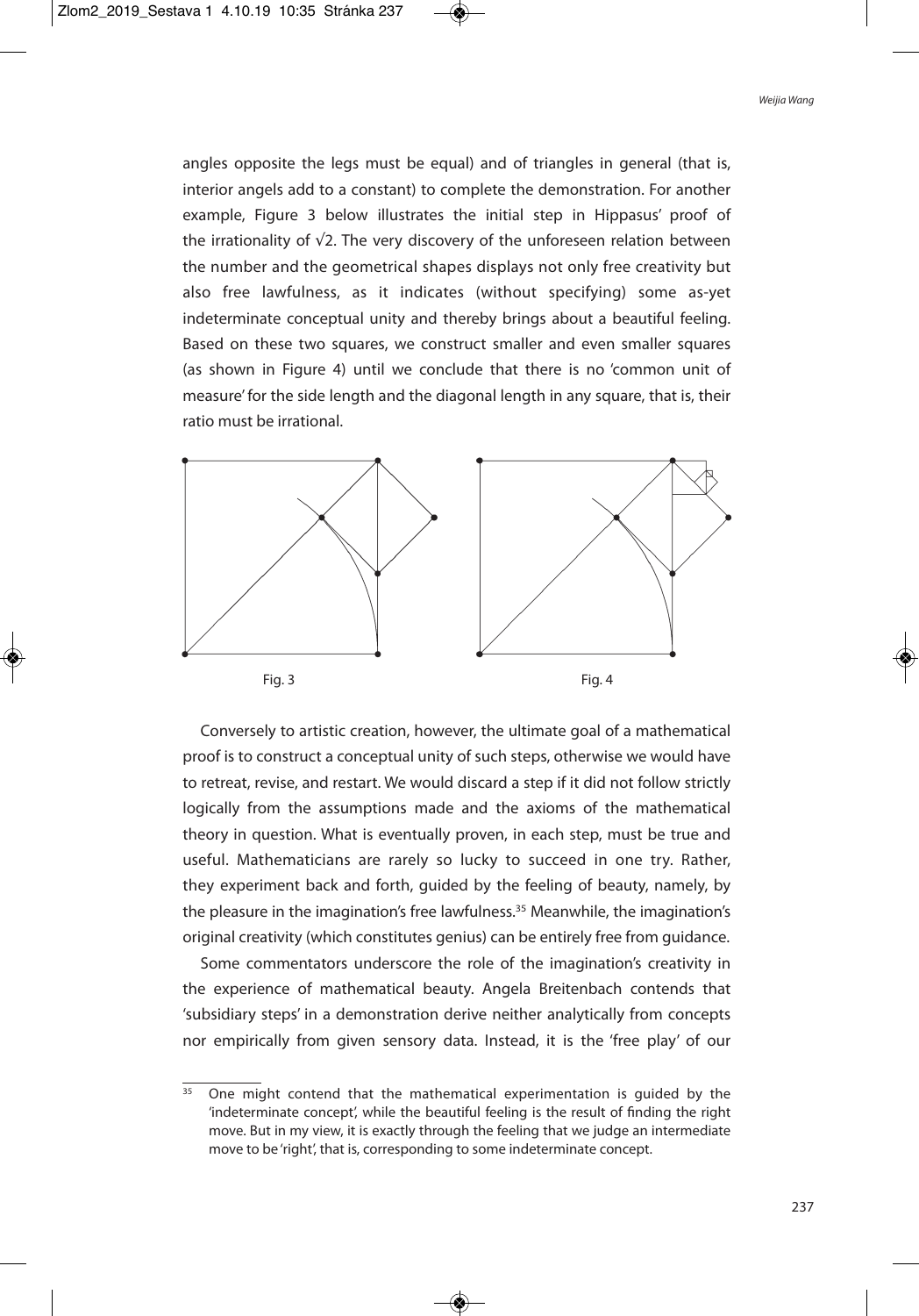imagination that offers 'different ways of combining the sensory fold' and 'produces sensible unities'. And so, judgements about the beauty of mathematical proofs are 'grounded in the creative process of the imagination'.<sup>36</sup>

While Breitenbach helpfully identifies the connection between mathematical proofs and aesthetic creativity, her approach does not clearly distinguish between the free originality and the free lawfulness of the imagination. As I have shown, it is one thing that the imagination's original output remains 'undetermined by further conceptual rules', that is, free from certain conceptual guidance, but it is quite another that there is 'no further rule that can account for the harmony' and that the imagination's lawfulness is free from certain conceptual accordance. In the former, there is no concept to explain the possibility of the imagination's lawfulness, even if the lawfulness turns out to fit a concept. In the latter, there is no concept to explain the imagination's lawfulness itself, exactly because it does not correspond to any concept.

Breitenbach states that the satisfaction in beauty arises as a result of 'an unexpected agreement between our imaginative play […] and the conceptual insight gained thereby<sup>'37</sup> But as I see it, the unexpectedness, namely, the freedom in the imagination's original production, does not distinguish beauty from perfection, for a satisfaction in perfection can be unexpected as well. Moreover, the so-called 'conceptual insight' straightforwardly contradicts the 'lawfulness without law'that is requisite for beauty.

A complete demonstration can certainly bring about satisfaction, especially when it shows simplicity, hits on the essence of things, and provides more understanding for extensive applications. Nevertheless, following Kant's dichotomy, we should ascribe such a satisfaction to the perfection of things.<sup>38</sup> By contrast, a mathematician experiences a beautiful feeling during the process of formulating a demonstration, that is, in the sensory manifolds that he or she experiments with and his or her taste judges to be compatible with some indeterminate concept.<sup>39</sup> Moreover, an apprentice, who studies

<sup>&</sup>lt;sup>36</sup> Angela Breitenbach, 'Beauty in Proofs: Kant on Aesthetics in Mathematics', European Journal of Philosophy 23 (2015): 966–69. For similar accounts, see Donald W. Crawford, 'Kant's Theory of Creative Imagination', in Essays in Kant's Aesthetics, ed. Ted Cohen and Paul Guyer (Chicago: University of Chicago Press, 1982), 166, and Wenzel, 'Art and Imagination', 57, 65.

<sup>&</sup>lt;sup>37</sup> Breitenbach, 'Beauty in Proofs', 968.

<sup>&</sup>lt;sup>38</sup> From a Kantian perspective, I would dismiss Cellucci's account that a demonstration can be beautiful in terms of 'providing understanding' and showing 'why' ('Mathematical Beauty', 348–49).

<sup>&</sup>lt;sup>39</sup> It often happens that the process of discovering a proof is complex (with many steps tried, examined, and rejected), while the actual proof turns out to be simple and straightforward. As Wenzel observes: 'the whole process is visible from the inside, whereas in third-person perspective, from the outside, this is hardly possible'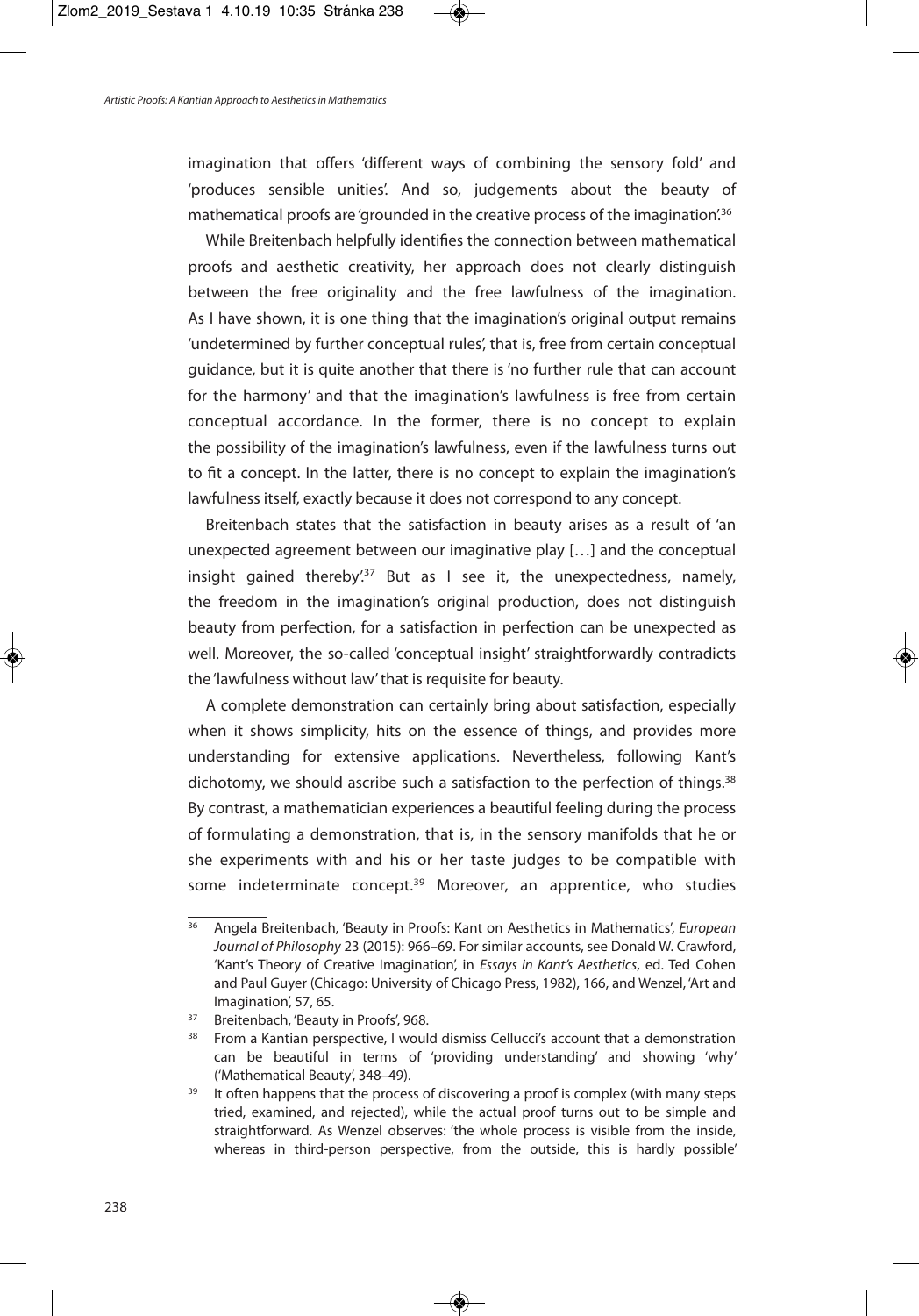the demonstration, also feels beauty in following each step shown to him or her. While his or her imagination is bound to determinate steps and thus not original, it nevertheless acquires free lawfulness in representing these steps. The difference is analogous to that between the creation and the appreciation of a beautiful artwork. Here, too, we see the importance in distinguishing between the two respects of Kant's notion of 'productive imagination'. Breitenbach's approach, insufficient in this regard, cannot explain the beautiful experience of the process of studying a demonstration.

My account of artistic proofs also facilitates a transition from subjective purposiveness to objective purposiveness in Kant's third Critique, a transition Kant himself fails to address. For Kant, we call something 'purposive' insofar as we must assume its foundation to be 'a will that has arranged it so in accordance with the representation of a certain rule' (CJ, AA 5:220). The aesthetic power of judgement represents subjective purposiveness through the mere feeling of pleasure. In judging a beautiful form, our imagination freely harmonizes with the understanding, which we can only explain by assuming the form's accordance with some indeterminate concept. Subjective (that is, completely non-conceptual) purposiveness must be formal, for we hereby appeal to the mere form of purposiveness (that is, a purposive causality), abstracting from determinate concepts of purpose.

By contrast, the logical power of judgement represents objective purposiveness according to concepts rather than mere feelings. In most cases, objective purposiveness is also material rather than formal. For instance, when we find a regular hexagon in the sand in an apparently uninhabited land, we consider it to be purposive insofar as we can only explain its possibility by assuming some creation according to the concept of'hexagon'(CJ, AA 5:370).

Meanwhile, in § 62, Kant declares the 'intellectual purposiveness' of the useful properties of shapes or numbers in mathematics to be 'merely formal (not real), i.e., as purposiveness that is not grounded in a purpose, for which teleology would be necessary, but only in general', although it is 'objective (not, like the aesthetic, subjective)' (CJ, AA 5:364). A circle's property enables us to draw equivalent angles, for which it is objectively purposive. Nevertheless, insofar as the property also serves to construct infinitely many types of shapes, we ground its possibility in a concept 'only in general', such that its purposiveness must be formal, that is, not bounded to any particular, determinate concept.

<sup>(&#</sup>x27;Beauty, Genius, and Mathematics', 326). In my view, we may find beauty during the 'examination' of possible steps, even if they are eventually rejected, and perfection in the simplicity of the actual proof.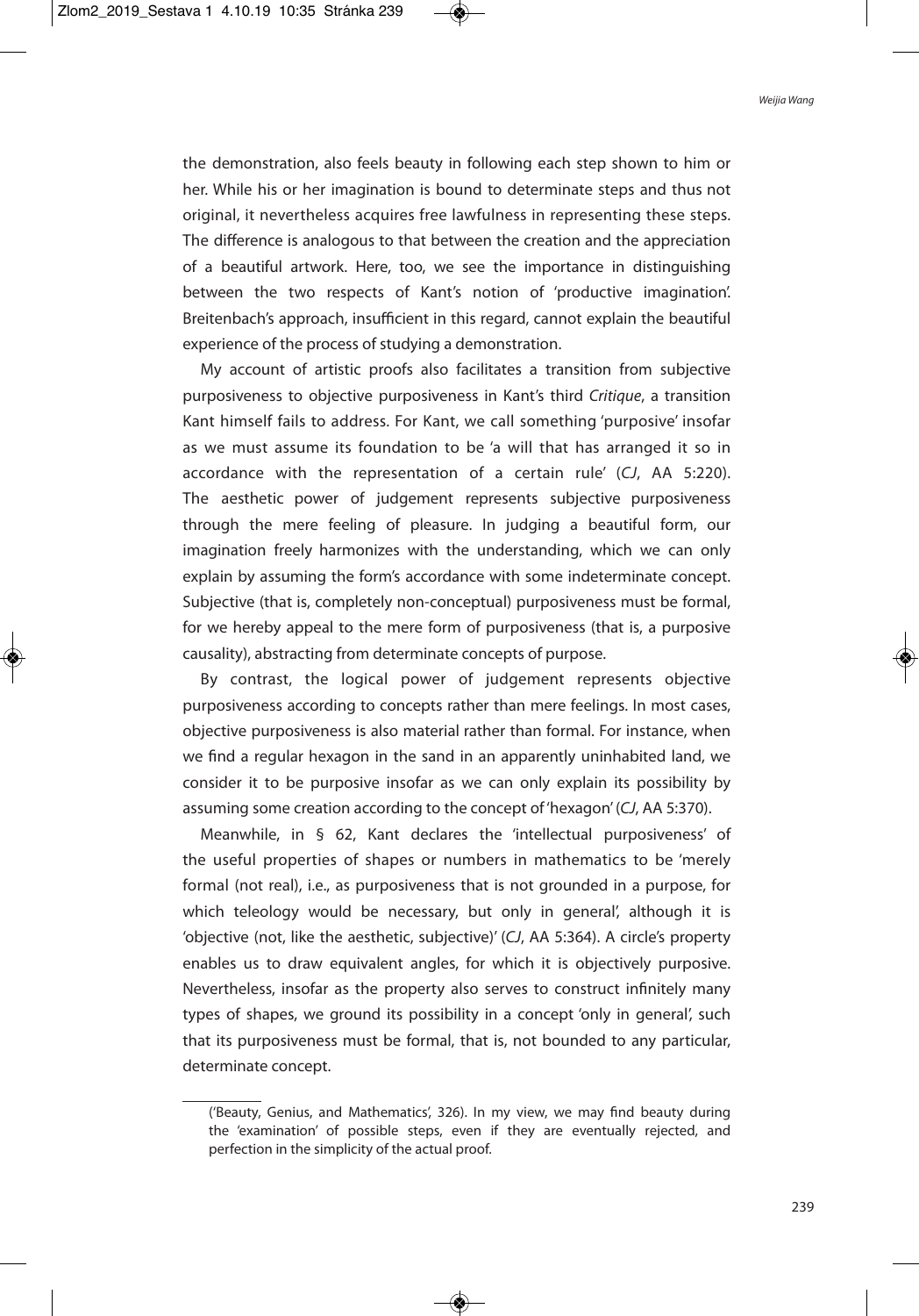On my reading, the 'objective, formal purposiveness' in mathematics is intended to be the mediation between the 'subjective, formal purposiveness' in aesthetics and the 'objective, material purposiveness' in teleology. That said, Kant maintains a dichotomy between subjective and objective purposiveness. This dichotomy, though necessary and convincing, keeps beauty and perfection strictly apart and leaves us in an absolute either/or situation.

In my account, an artistic proof displays beauty in its process but perfection in its completion. And so, in the very same proof we represent both subjective and objective purposiveness. It follows that we may regard beauty as indicative of some possible law that awaits exploration. For instance, we may compose beautiful music much the same way as we construct the isosceles triangles in the circle example, and the music may lead to a determinate arithmetic rule much the same way as the triangles lead to the Law of Sines. Kant suggests we consider music as 'the beautiful play of sensations (through hearing)', and yet to think 'mathematically' about 'the proportion of the oscillations in music and of the judging of them' (CJ, AA 5:325). After all, our mind plays in music with 'properties of numbers' (CJ, AA 5:363). Kant also takes notice of Pythagoras' discovery 'of the numerical relation among the tones, and of the law by which they alone produce a music.<sup>40</sup> Indeed, the search for mathematical proofs is analogous to the creation of beautiful artworks.

For another instance, Figure 5 below shows the spiral form that we observe in many conches, flowers, and even typhoons. Hypothetically, this form may correspond to the Fibonacci Sequence (1, 1, 2, 3, 5, 8, 13, 21…). Figure 6 shows how we prove this correspondence by introducing subsidiary squares that relate the spiral form to the mathematical principle. On the one hand, the form, in its own terms, arouses a purely aesthetic satisfaction. On the other hand, the eventual numerical, conceptual unity, encompassing both the form and the subsidiary shapes, brings about an intellectual satisfaction. And the beautiful construction of many squares, as intermediate steps in this demonstration, reconciles the gap between the beautiful form and the conceptual unity.

<sup>40</sup> Immanuel Kant, Theoretical Philosophy after 1781, trans. Gary Hatfield et al. (Cambridge: Cambridge University Press, 2004), AA 8:392. As Giordanetti points out, while the numerical ratios result in musical harmony, they do not display some sort of 'objective formal beauty' but rather 'correspond' to 'the play of the cognitive faculties'. Piero Giordanetti, 'Objektive Zweckmäßigkeit, objektive und formale Zweckmäßigkeit, relative Zweckmäßigkeit (§§ 61–63)', in Immanuel Kant: Kritik der Urteilskraft, ed. Otfried Höffe (Berlin: Akademie, 2008), 220.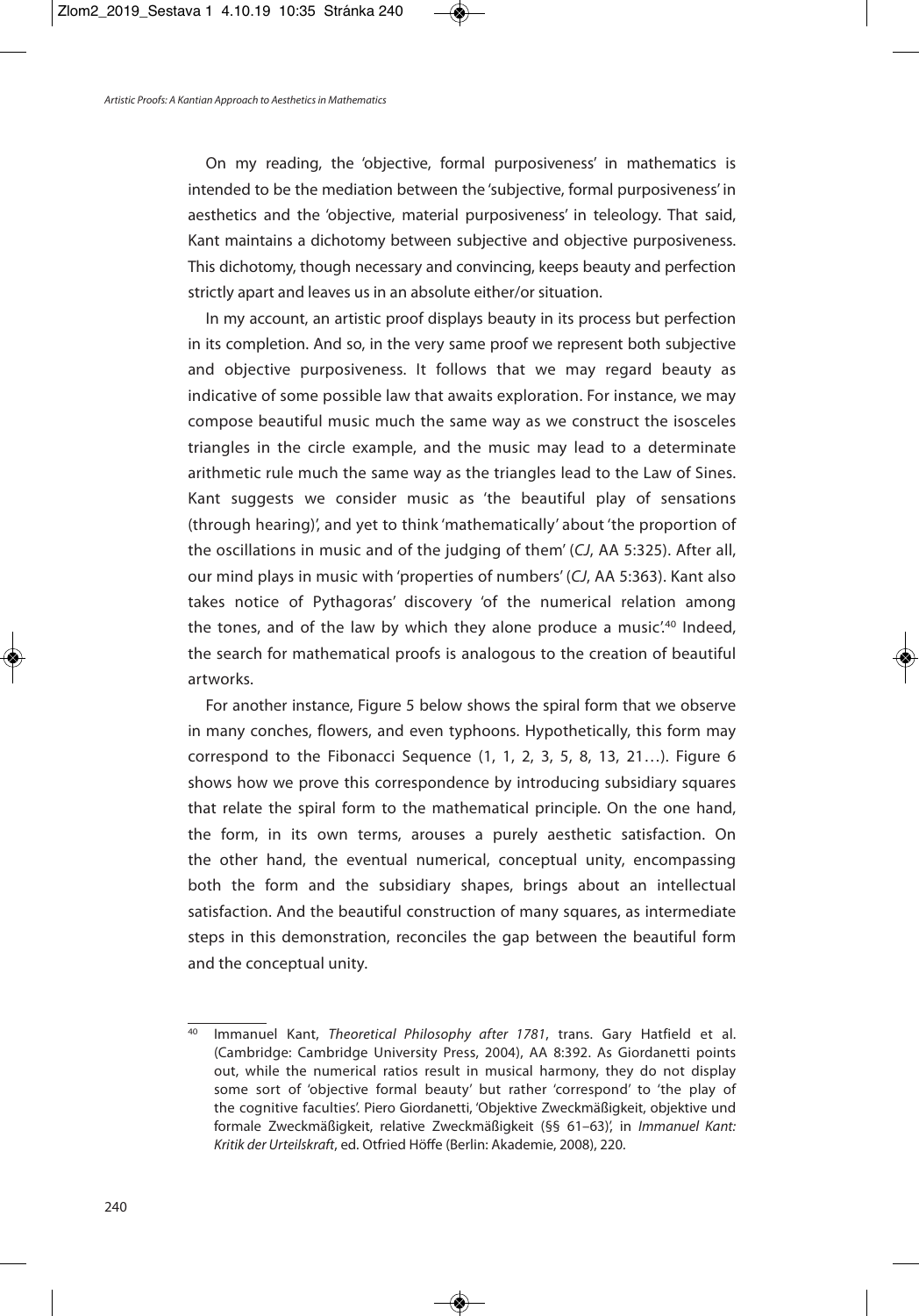

Let me conclude this paper with a metaphor. We are explorers seeking a mountaintop on a foggy day with limited vision. Even if we know what the top should look like, the way to it is shrouded in mystery. Before us are many paths leading to somewhere unknown, so we have to experiment with a path that is the most ascendant and suitable for accessing some higher place only in general. Whenever we encounter a fork, we just deploy the same strategy and move on. Suppose we arrive at an impasse or find that all further paths descend, we can always return, revise the route, and retry. The mere feeling of ascendancy, without any determinate concept of where the path leads to, guides our exploration; this is the beautiful feeling that guides an artistic proof. The beauty of a proof is exactly the beauty which mathematicians feel in constructing and apprentices feels in studying a proof. If we eventually reach the top, we celebrate our achievement and admire the simplicity and convenience of a shortcut – much like the satisfaction in the perfection of a completed proof and its steps. On the other hand, it could happen that, instead of reaching the top or acquiring a proof, we encounter a set of Penrose stairs and linger in the mere pleasure of climbing up, much as artists and their audience linger with a beautiful form without ever ascertaining a concept thereof.

> Weijia Wang School of Philosophy, Fudan University, West Guanghua Building, 220 Handan Road 200433, Shanghai, China wangweijia@fudan.edu.cn

## **BIBLIOGRAPHY**

- Allison, Henry E. Kant's Theory of Taste: A Reading of the 'Critique of Aesthetic Judgment'. Cambridge: Cambridge University Press, 2001.
- Breitenbach, Angela. 2015. 'Beauty in Proofs: Kant on Aesthetics in Mathematics.' European Journal of Philosophy 23 (2015): 955–77.
- Cannon, Joseph. 'Reply to Paul Guyer.'Kantian Review 16 (2011): 135–39.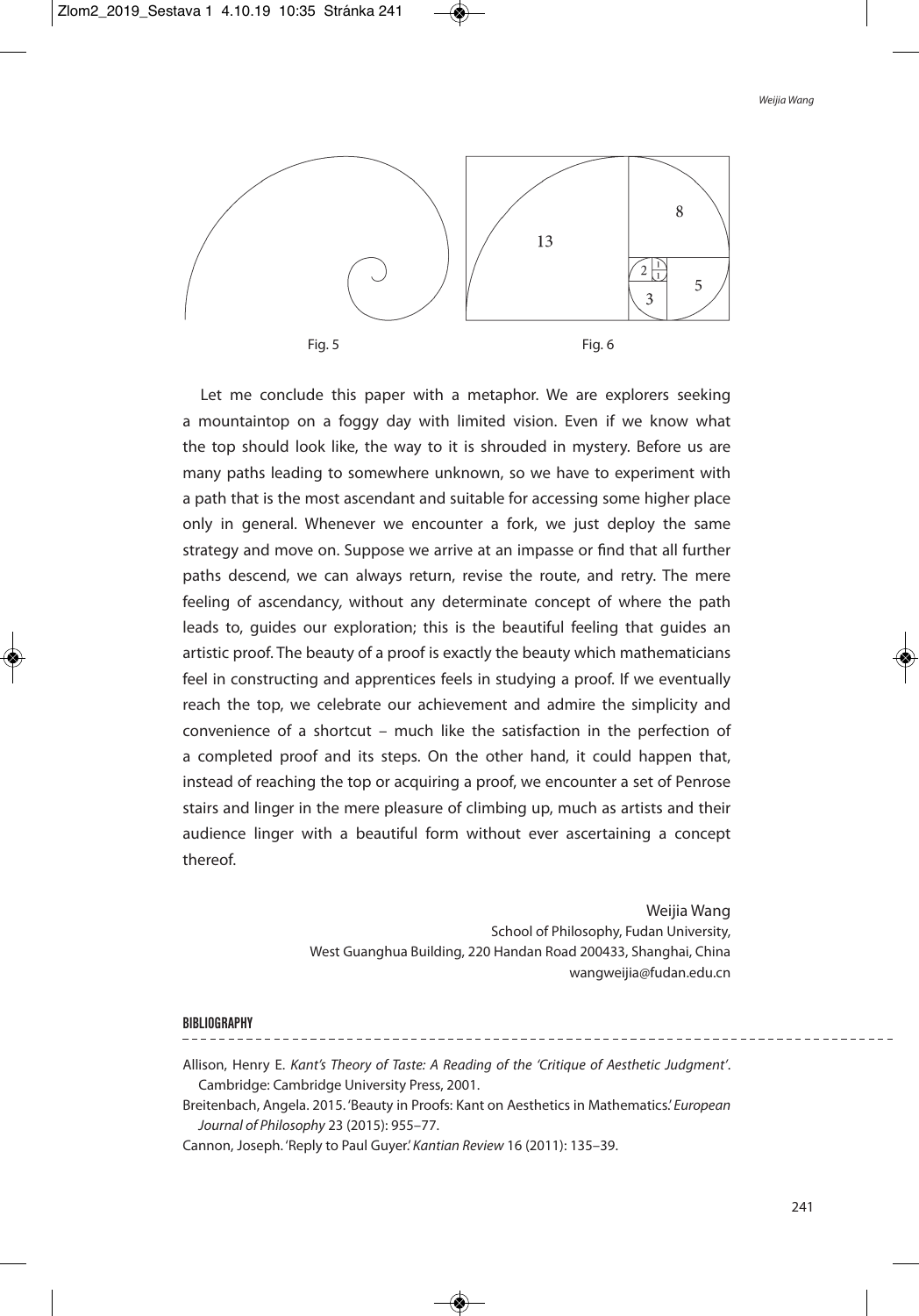Cassirer, H. W. A Commentary on Kant's Critique ofJudgment. London: Methuen, 1970.

- Cellucci, Carlo. 'Mathematical Beauty, Understanding, and Discovery.' Foundation of Science 20 (2015): 339–55.
- Crawford, Donald W. 'Kant's Theory of Creative Imagination.' In Essays in Kant's Aesthetics, edited by Ted Cohen and Paul Guyer, 151–79. Chicago: University of Chicago Press, 1982.
- Davis, Philip J., and Hersh, Reuben. The Mathematical Experience. New York: Houghton Mifflin, 1981.
- Fugate, Courtney David. '"With a Philosophical Eye": The Role of Mathematical Beauty in Kant's Intellectual Development.' In Kant: Studies on Mathematics in the Critical Philosophy, edited by Emily Carson and Lisa Shabel, 241–68. Abingdon: Routledge, 2016.
- Ginsborg, Hannah. 'Lawfulness without a Law: Kant on the Free Play of Imagination and Understanding.'Philosophical Topics 25 (1997): 37–81.
- Giordanetti, Piero. 'Objektive Zweckmäßigkeit, objektive und formale Zweckmäßigkeit, relative Zweckmäßigkeit (§§ 61–63).' In Immanuel Kant: Kritik der Urteilskraft, edited by Otfried Höffe, 211–22. Berlin: Akademie, 2008.
- Guyer, Paul. 'Genius and Taste: A Response to Joseph Cannon,"The Moral Value of Artistic Beauty in Kant". Kantian Review 16 (2011): 127-34.
- Hardy, G. H. A Mathematician's Apology. 1940. University of Alberta Mathematical Sciences Society, 2005. https://www.math.ualberta.ca/mss/misc/A%20Mathematician%27s%20 Apology.pdf.
- Henrich, Dieter. 1992. Aesthetic Judgment and the Moral Image of the World: Studies in Kant. Stanford, CA: Stanford University Press, 1992.
- Kant, Immanuel. Anthropology, History, and Education. Translated by Robert B. Louden. Cambridge: Cambridge University Press, 2007.
- ––––––. Critique of Judgment. Translated by J. H. Bernard. London: Macmillan, 1914.

––––––. Critique of the Power of Judgment. Translated by Paul Guyer and Eric Matthews. Cambridge: Cambridge University Press, 2000. Abbreviated: CJ.

- --. Critique of Pure Reason. Translated by Paul Guyer and Allen W. Wood. Cambridge: Cambridge University Press, 1998.
- ––––––. Lectures on Logic. Translated by J. Michael Young. Cambridge: Cambridge University Press, 1992.
- ----. Theoretical Philosophy after 1781. Translated by Gary Hatfield, Michael Friedman, Henry Allison, and Peter Heath. Cambridge: Cambridge University Press, 2004.
- ––––––. Vorlesung Collins (Wintersemester 1772/1773). In Gesammelte Schriften 25:1–238. Berlin: de Gruyter, 1997.
- Makkreel, Rudolf A. Imagination and Interpretation in Kant: The Hermeneutical Import of the 'Critique of Judgment'. Chicago: University of Chicago Press, 1990.
- Merleau-Ponty, Maurice. 'Indirect Language and the Voices of Silence.' In Signs, translated by Richard McCleary, 39–83. Evanston, IL: Northwestern University Press, 1964.
- Rieger, Adam. 'The Beautiful Art of Mathematics.'Philosophia Mathematica 26 (2018): 234–50. Russell, Bertrand. Mysticism and Logic, and Other Essays. London: Longmans, 1919.
- Todd, Cain. 'Fitting Feelings and Elegant Proofs: On the Psychology of Aesthetic Evaluation in Mathematics.'Philosophia Mathematica 26 (2018): 211–33.
- Vandenabeele, Bart. 'Beauty, Disinterested Pleasure, and Universal Communicability: Kant's Response to Burke.' Kant-Studien 103 (2012): 207-33.
- Wang, Weijia. 'Three Necessities in Kant's Theory of Taste: Necessary Universality, Necessary Judgment, and Necessary Free Harmony.' International Philosophical Quarterly 58 (2018): 255–73.